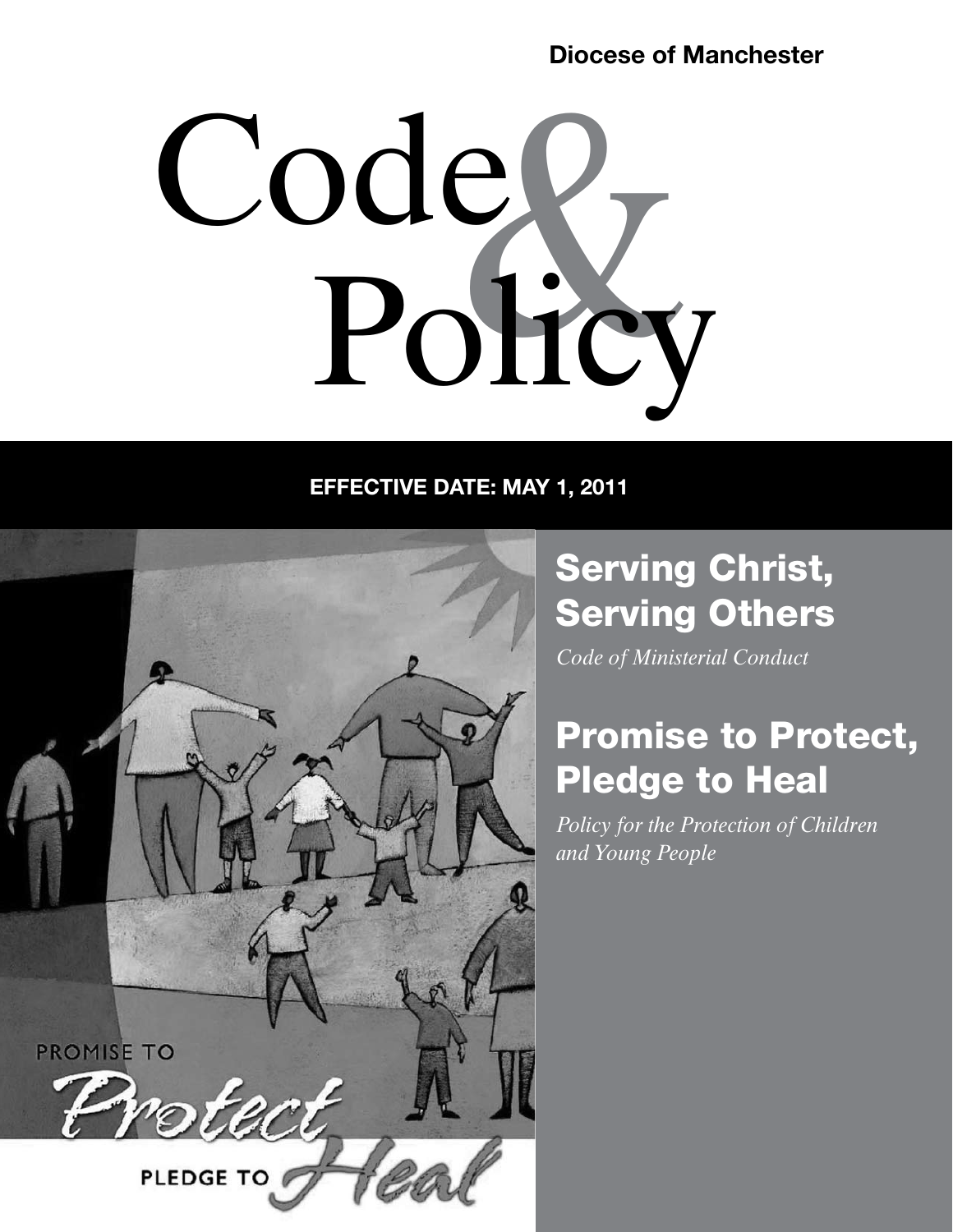# Diocese of Manchester Serving Christ, Serving Others Code of Ministerial Conduct

# Table Of Contents

| Ι.      |  |
|---------|--|
| II.     |  |
|         |  |
| Ι.      |  |
| II.     |  |
| III.    |  |
| IV.     |  |
|         |  |
| L.      |  |
| $\Pi$ . |  |
| III.    |  |
| IV.     |  |
| V.      |  |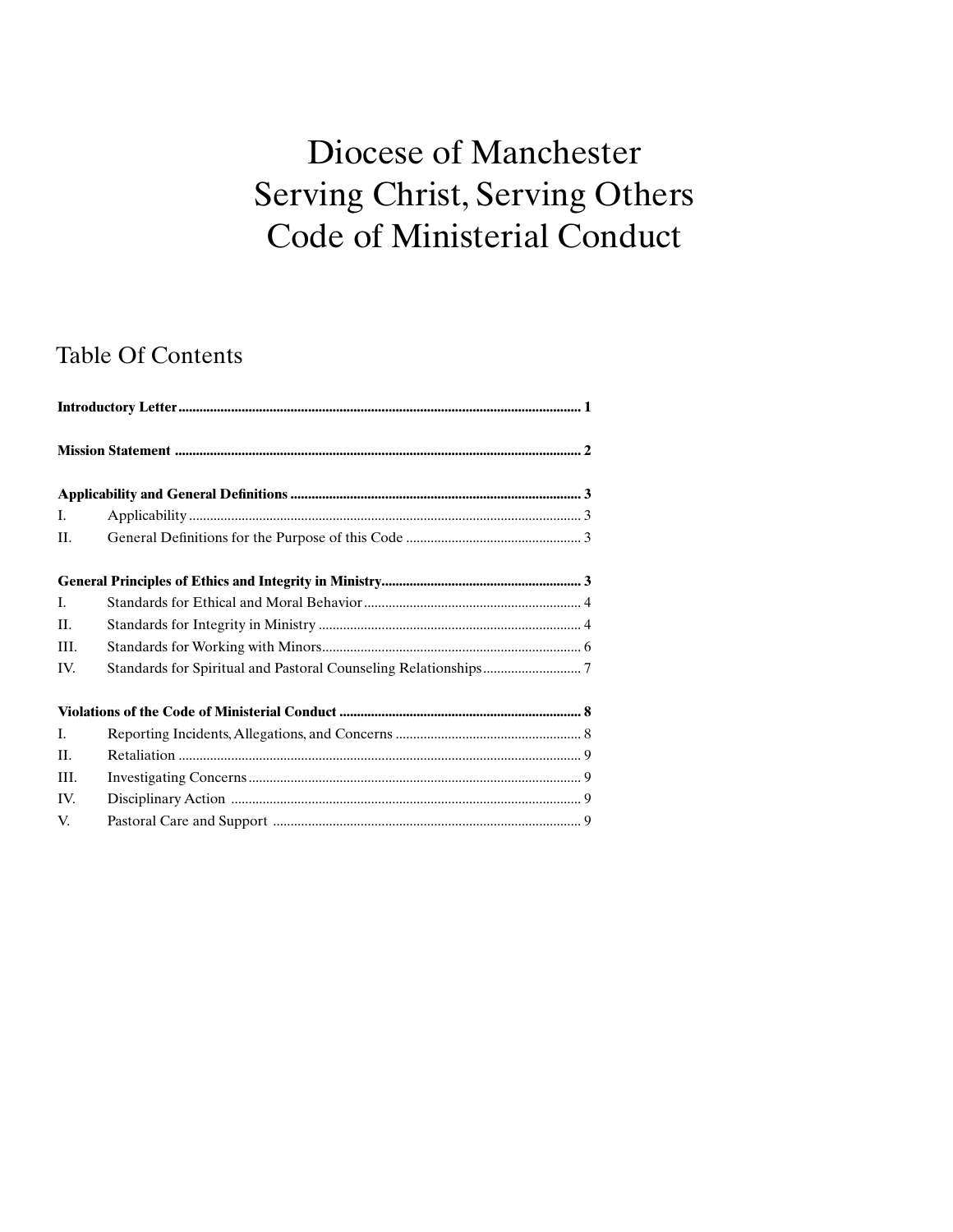

April 2011

Dear Brothers and Sisters in Christ:

The time has come again to review our *Serving Christ, Serving Others: Code of Ministerial Conduct* to determine how and in what ways new developments have indicated the need for changes to our Code. The result of this process has shown that some changes and clarifications are in order so that the Code remains effective and useful.

The Code provides us with a clear presentation of what is expected, what is required and what is unacceptable. In a Catholic community, as disciples of Jesus Christ, any code must point us beyond minimum standards and toward fundamental gospel values; from legalism toward fuller expression of God's commandment to love one another. It is no small thing then that our Code begins with the mission statement of the Diocese.

I want to express my appreciation to the Diocesan Review Board, the Safe Environment Council, the Pastoral Council and the Presbyteral Council for their review and suggested revisions to the Code so that our Code continues to be a relevant and useful guide to all who minister in our Church.

May God bless you as we strive to faithfully serve the people of God.

Sincerely in our Lord,

noomak

Bishop of Manchester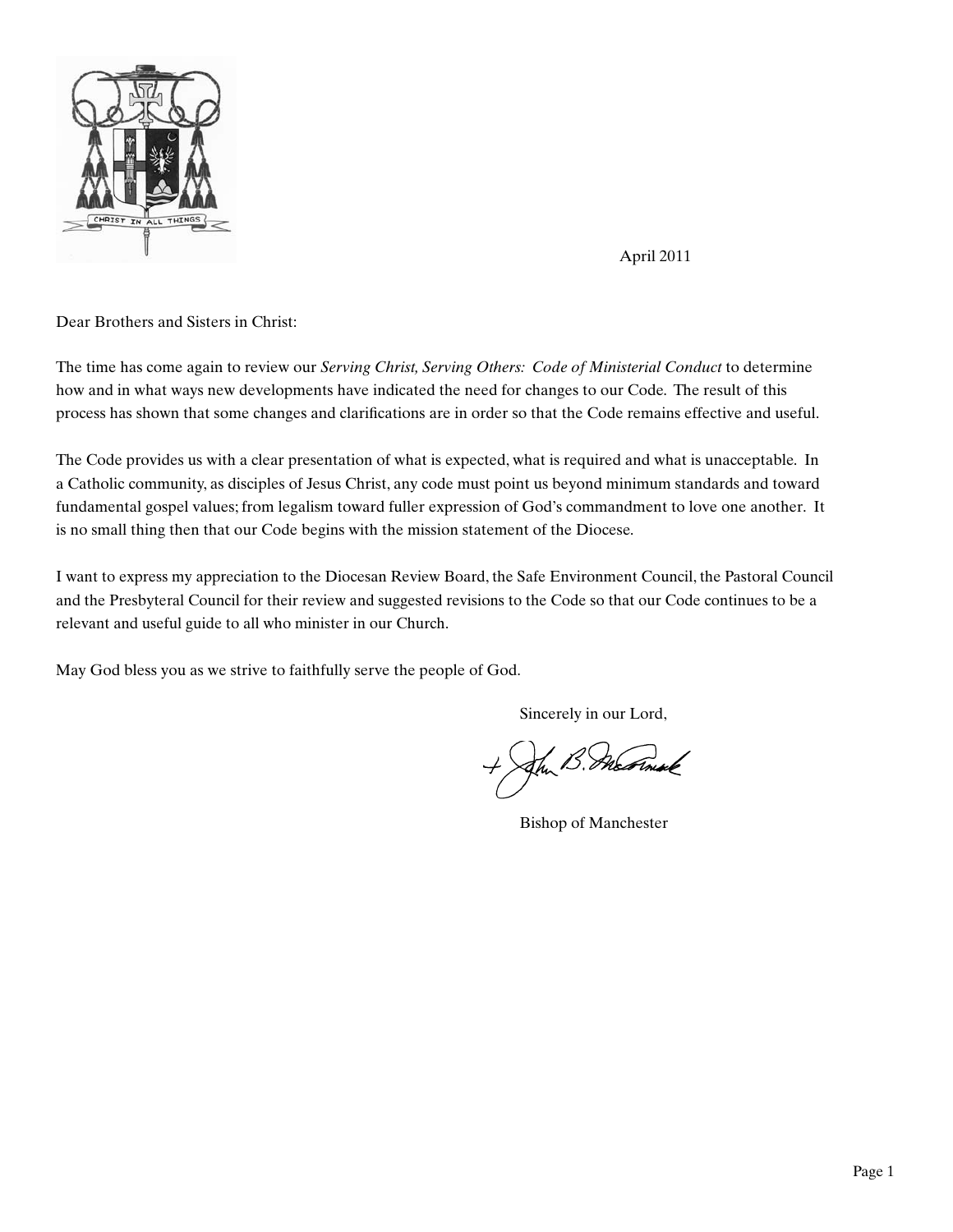# Diocese of Manchester Mission Statement

We are the Catholic Church of New Hampshire, a portion of God's people rich in our tradition and in our diversity, striving in faith for fullness of life.

In communion with the Bishop of Rome and the Church throughout the world, our mission is to witness to the Good News of Our Lord Jesus Christ in the power of the Holy Spirit by

- ♦ Worshiping God in Word and Sacrament,
- ♦ Proclaiming and sharing our Faith,
- ♦ Promoting holiness of life through continuing conversion,
- ♦ Serving human needs, especially those of the poor and the oppressed,
- ♦ Forming Christian communities on the family, parish and diocesan levels,
- ♦ Fostering reconciliation and harmony among the people of our diocese, our state, our nation, and our planet.

Faithful to the constant teaching of the Church, we also pledge to collaborate with all peoples, especially with other Christian Churches and with Jewish communities, as we devote ourselves to being thankful, responsible stewards of God's gracious and bountiful gifts. While we journey in Faith, we anticipate with joy the day when Christ will come again and everything will be complete in God's love.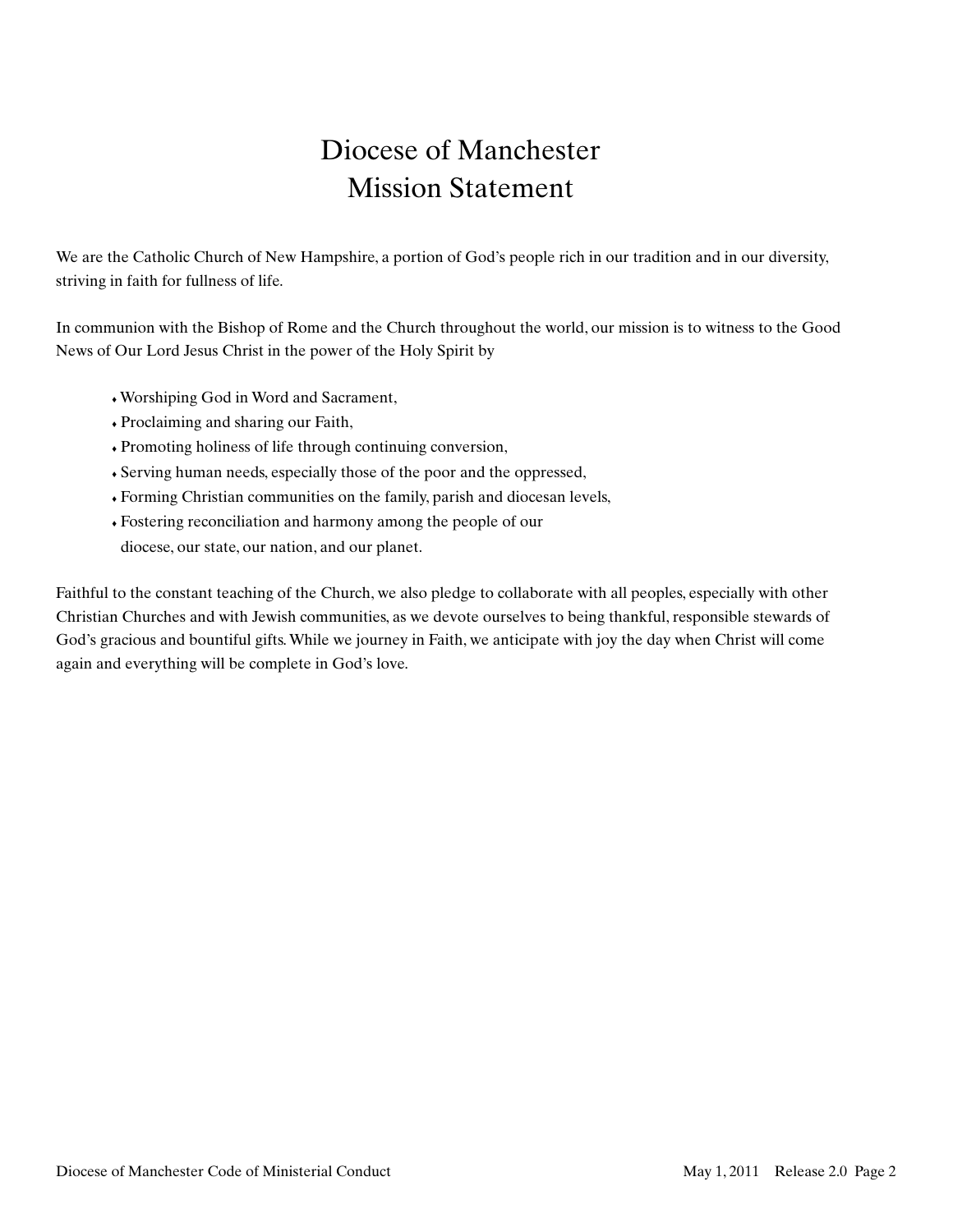### APPLICABILITY AND GENERAL DEFINITIONS

#### **I. Applicability**

This Code of Ministerial Conduct applies to all Church personnel employed or engaged in ministry for the Diocese of Manchester, its parishes, schools, institutions, and agencies. Because of the grave responsibilities associated with their work and positions, **bishops, priests, and deacons are held to higher standards of behavior than other Church personnel.** Thus, bishops, priests, and deacons not only are required to comply with the standards of behavior included in this Code, they are also expected to avoid even the appearance of impropriety both inside and outside the scope of their ministry.

In addition to this *Serving Christ, Serving Others: Code of Ministerial Conduct* ("Code"), the Diocese requires that Church personnel comply with the diocesan *Promise to Protect, Pledge to Heal: Policy for the Protection of Children and Young People* ("Policy"). The Code is intended to provide a broader context in which to view ministerial relationships by Church personnel in the Diocese of Manchester, while the Policy is solely focused on preventing, investigating, and remedying sexual abuse of minors.

Responsibility for adhering to this Code rests with the individual. Church personnel who disregard this Code will be subject to appropriate disciplinary action.

#### **II. General Definitions for the Purposes of This Code**

- **A. Church Personnel:** The following are included in the definition of "Church personnel"
	- 1.Clerics (bishops, priests, and deacons) who are incardinated in the Diocese of Manchester or who are granted authority (faculties) to exercise ministry therein. Some faculties are granted by Church law itself and others are granted by the Bishop of Manchester.
	- 2.Members of religious institutes (women and men religious) assigned to ministry in the Diocese, its parishes, Catholic schools, institutions, or agencies.
	- 3.Lay employees and volunteers who are adults, including
		- a.Seminarians assigned to pastoral work in the Diocese of Manchester; seminarians seeking incardination in this Diocese; and those men enrolled in the Permanent Diaconate Formation Program;
- b.All paid personnel, whether employed in areas of ministry or other kinds of services by the Diocese, its parishes, Catholic schools, institutions, or other agencies;
- c.All volunteers. A volunteer is any person who performs a Church-related service without promise or expectation of monetary compensation on a regular and continual basis, including but not limited to catechists, coaches, youth ministers, lectors, ushers, Boy Scout leaders, Catholic Youth Organization volunteers, day care volunteers, volunteer camp counselors, members of a parish pastoral council, members of a parish finance council, children or youth choir directors, and parish outreach workers. A regular and continual basis means at least two times per month for three months or at least six times per year.
- **B. Code:** The term "Code" refers to this *Serving Christ, Serving Others: Code of Ministerial Conduct*.
- **C. Heads of Church Institutions:** "Heads of Church Institutions" are individuals who are responsible for the pastoral administration of diocesan parishes, Catholic schools, or institutions. Examples of Heads of Church Institutions are bishops (and their delegates), pastors, and principals.

## GENERAL PRINCIPLES OF ETHICS AND INTEGRITY IN MINISTRY

#### **I. Standards for Ethical and Moral Behavior**

Fundamental to the pastoral mission of the Diocese of Manchester for all Church personnel is to exhibit the highest ethical standards and personal integrity at all times.

Beyond the obvious standards for correct moral behavior in Sacred Scripture and the Tradition of the Church (i.e., the Ten Commandments, the Beatitudes, the Catechism of the Catholic Church), Church personnel are required to

- A.act or behave in a manner consistent with accepted Catholic standards of moral or ethical conduct;
- B.act in a manner consistent with civil law and Church law;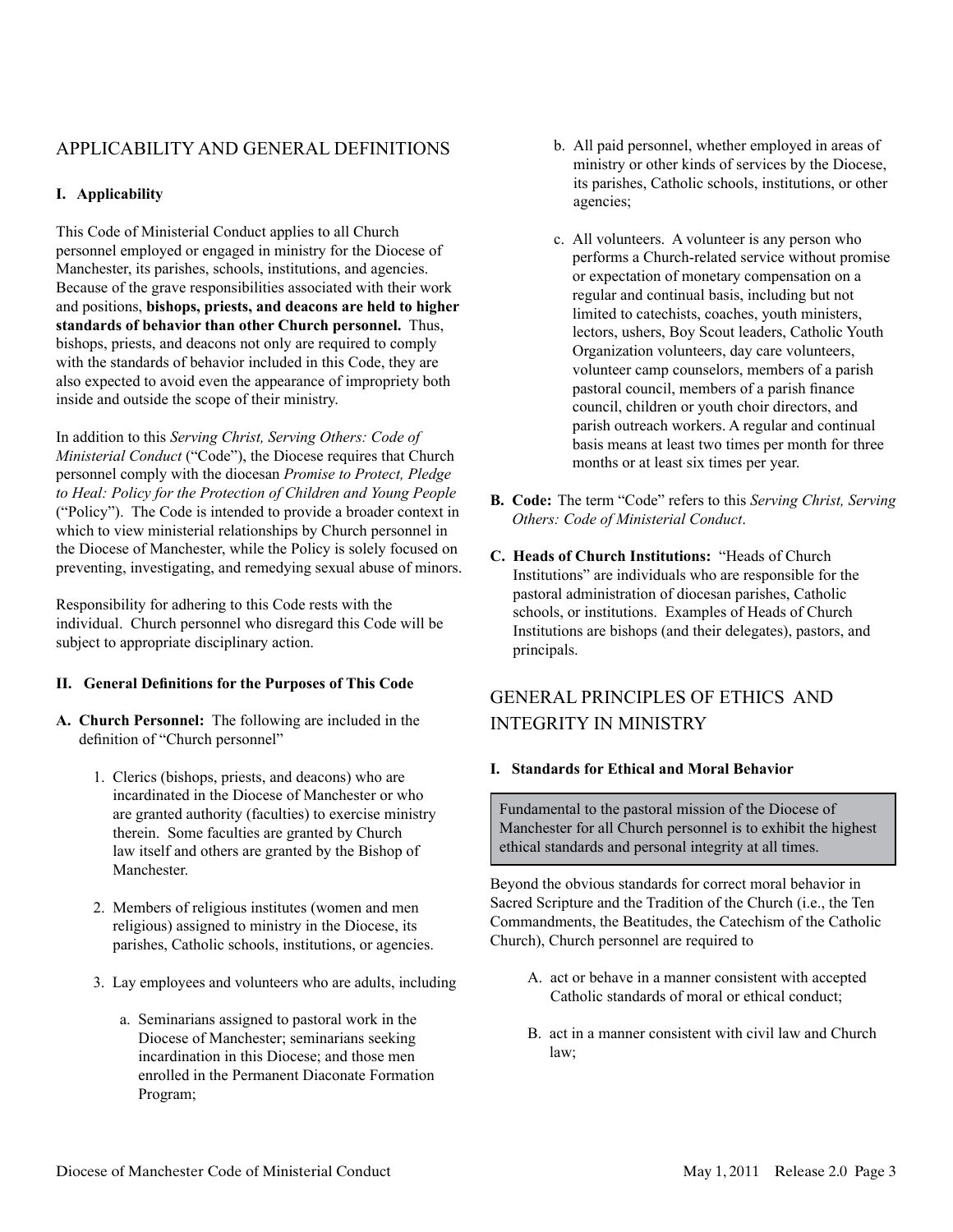- C.comply with diocesan standards, policies, and instructions, including this Code;
	- D. avoid situations that might be perceived as formally rejecting the teachings of the Catholic Church and the Christian way of life or promoting causes in direct conflict with the teachings of the Catholic Church;
	- E. act in a manner consistent with a commitment to maintain a celibate and/or chaste lifestyle;
	- F. refrain from abusing alcohol or drugs; and
	- G. engage in conduct that has a positive impact on the reputation of the Diocese and its parishes, schools, institutions, and agencies.

#### **II. Standards for Integrity in Ministry**

#### **A. Prevention of Harassment including Sexual Harassment<sup>1</sup>**

Every human person is created in the image and likeness of God. The dignity of the human person is such that we ought to treat others as children of God and as we would want to be treated ourselves. Harassment of any type obviously violates the dignity of the person who is harassed, but it also contributes to the overall deterioration of the human dignity owed to every person in society.

Church personnel shall thus be mindful of the following:

- 1.Church personnel must not engage in physical, psychological, written, or verbal intimidation or harassment of any person at any time, particularly those served and other Church personnel.
- 2.Church personnel must not engage in sexual harassment or any inappropriate behavior of a sexual nature toward other Church personnel, parishioners, or others.
- 3.Church personnel must not discriminate against any individual on the basis of race, color, national origin, gender, religion, sexual orientation, age, physical or mental disability, pregnancy, or military or veteran status, except where such status is a legitimate qualification in accordance with civil and Church law.
- 4.While it is not possible to list all behavior that is considered to be harassment or sexually inappropriate, prohibited conduct includes, but is not limited to
	- ♦ slurs, epithets, derogatory comments;
	- ♦ unwelcome jokes, comments, and teasing of an offensive nature;
	- $\bullet$  inappropriate physical contact or gestures;
	- ♦ sexual advances;
	- ♦ displaying of written materials, pictures, or other items that are offensive or sexually suggestive;
	- ♦ viewing of sexually suggestive or inappropriate written materials, websites, electronic mail messages, or other items while on Church property or while performing duties or engaging in ministry for the Church;
	- ♦ other conduct that has the purpose or effect of unreasonably interfering with an individual's performance at work or creates an intimidating, hostile, or offensive working environment.
- 5.Harassment can occur as a result of a single severe incident or a pattern of conduct that results in the creation of a hostile, offensive, or intimidating work environment. Harassment can be indirect and can take place even when the offender does not intend to offend, intimidate, or otherwise do harm. Whether conduct is considered to be harassment is based, in part, on whether a reasonable person under the circumstances would view the conduct as creating a hostile, offensive, or intimidating work environment.
- 6.Church personnel are required to report harassment, including sexual harassment, in accordance with the reporting policy contained in this Code. Church personnel are prohibited from retaliating against individuals who make good faith reports of harassment.

<sup>1</sup> The term "sexual harassment" means unwelcome sexual advances, requests for sexual favors, and other verbal, physical, and nonphysical conduct of a sexual nature between adults when (1) submission to such conduct is made explicitly or implicitly a term or condition of employment; (2) submission to or rejection of such conduct by an individual is used as the basis for employment decisions affecting that individual or for awarding or withholding a favorable employment opportunity, evaluation, or assistance; or (3) such conduct has the purpose or effect of unreasonably interfering with an individual's performance at work, or creates an intimidating, hostile, or offensive work environment.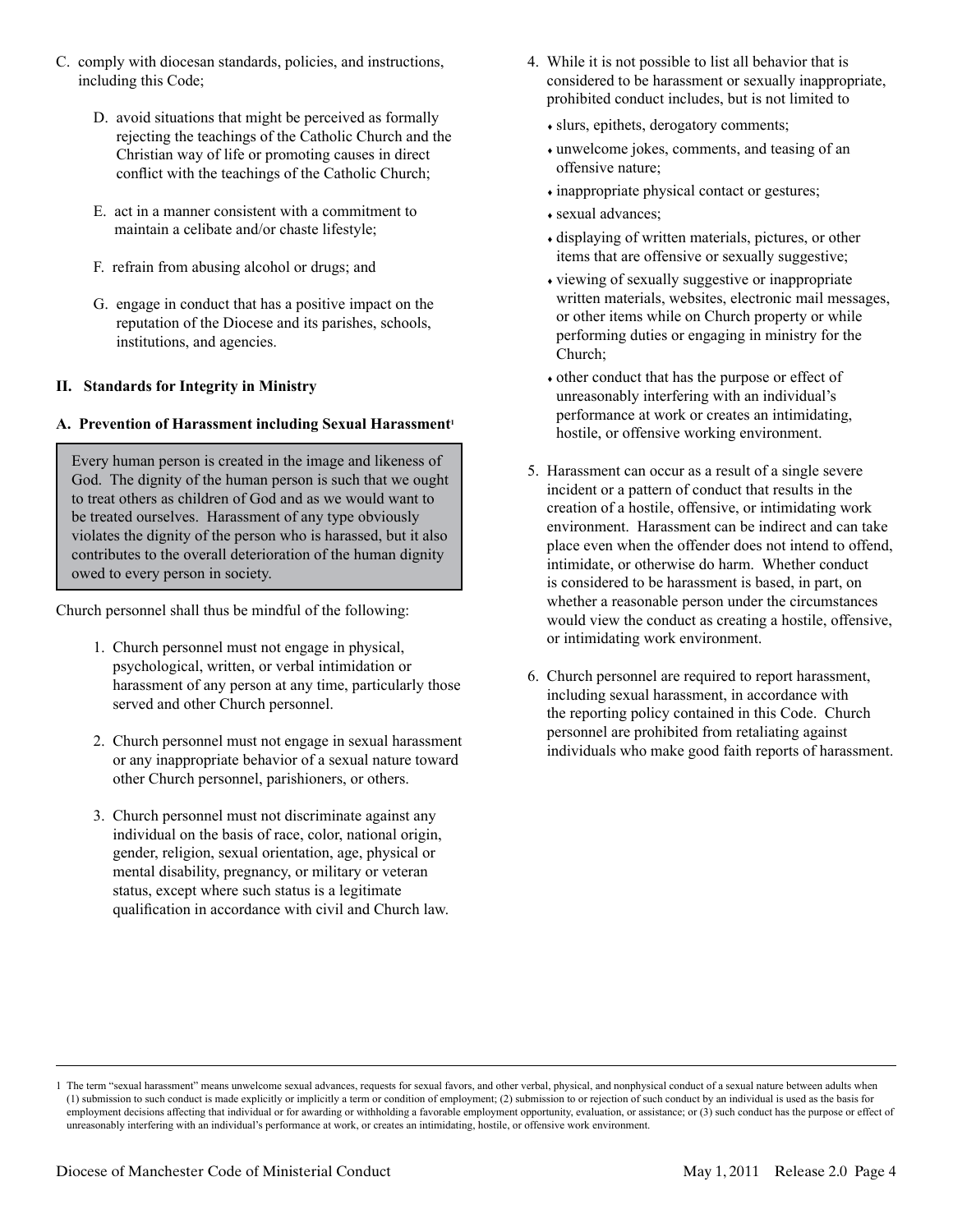The understanding of the human person in the Roman Catholic tradition calls everyone to live a life of faithful chastity that views human sexuality in light of the Gospel. Faithful married life, consecrated religious life, and celibacy for some deacons and all priests and bishops are each examples of a commitment to chastity that reflect the understanding that human sexuality is a gift from God. Human sexuality is exclusively oriented to the communion of a husband and wife that reflects the unity of the life of God and results in the creation of new life in the procreation of children.

The promotion of this understanding of the human person is part of what the Church teaches. Therefore, the expression of human sexual attraction through sexual intimacy between persons who minister in the Diocese of Manchester and those whom they serve is never appropriate.

Church personnel shall thus be mindful of the following:

- 1.Church personnel must not engage in sexual intimacies with anyone other than the person to whom he or she is married.3 This prohibition would include, but not be limited to, anyone to whom Church personnel are ministering or supervising; anyone who is particularly vulnerable to manipulation because of a physical or mental disability; and anyone who does not have equal power or perceived power in the relationship. For example, a principal may not have a sexual relationship with a teacher in that school if the two are not married to one another.
- 2.For the purpose of this policy, the term "sexual intimacies" means sexual contact of any kind (consensual or otherwise) as well as sexually explicit conversations not related to the legitimate duties of Church personnel, such as the transmission of the teachings of the Church in a legitimate catechetical ministry. An example of legitimate discussions that refer to sexual intimacies is the preparation of couples engaged to be married that is administered by Church personnel.

#### **C. Prevention of Conflicts of Interest**

Persons who seek the service of the Lord in the Church ought to be able to do so without any doubt of whose interests Church personnel serve. Even the appearance of a conflict of interest by Church personnel must be avoided so that persons who seek the Lord in our midst know that in addition to Christ, they are the ones whom Church personnel seek to serve.

Church personnel shall thus be mindful of the following:

- 1.Church personnel should avoid placing themselves in a position that might present a conflict of interest because the existence or the appearance of a conflict of interest can call into question one's integrity and professional conduct.
- 2.The potential for a conflict of interest exists in many circumstances. Examples of such situations and behavior by Church personnel include, but are not limited to, accepting substantial (non-token) gifts for services or favors; employing or engaging in transactions with one's friends or relatives; soliciting personal loans or requests for financial assistance from parish members, vendors, or employees; acting with partiality toward employees or Church members; or violating a confidence of another for personal gain.
- 3.A conflict of interest may exist when Church personnel give family and/or friends unlimited access to Church facilities or resources when they are not available to other parishioners. Parish employees and the family members or friends of a priest shall not be provided a residence on parish property without the explicit written permission of the Bishop. This blanket prohibition does not apply to a visit or a brief stay.
- 4.A conflict of interest may also exist in ministerial relationships. Church personnel must establish clear, appropriate boundaries with anyone with whom they have a business, professional, personal, familial, or social relationship.

#### **D. Confidentiality**

Persons who seek the service of the Lord in the Church expect Church personnel to do so with a desire to serve the truth and their needs. Confidentiality in the discourse of ministry must serve the truth. Ministerial confidentiality requires Church personnel to be vigilant in keeping persons' confidence while, at the same time, not digressing to keeping secrets that might allow harm to come to anyone.

Church personnel shall thus be mindful of the following:

1.Many people who come to the Church for help expect that Church personnel will refrain from disclosing personal and sensitive information they share with Church personnel. Church personnel therefore should maintain their confidentiality, except as required by law or as set forth in the paragraphs below.

<sup>2</sup> The term "sexual exploitation" means any contact of a sexual nature between an adult and another receiving pastoral care and sexual activity between adults with unequal power or perceived power (e.g., a priest and parishioner; a principal and a teacher). Sexual exploitation also includes sexual activity between an adult and a "vulnerable individual," defined as a person who has reached eighteen years of age and who is particularly susceptible to manipulation because of a mental or physical disability.

<sup>3</sup> In accordance with Church teaching and under this Code, "marriage" is the permanent and exclusive union of one man and one woman.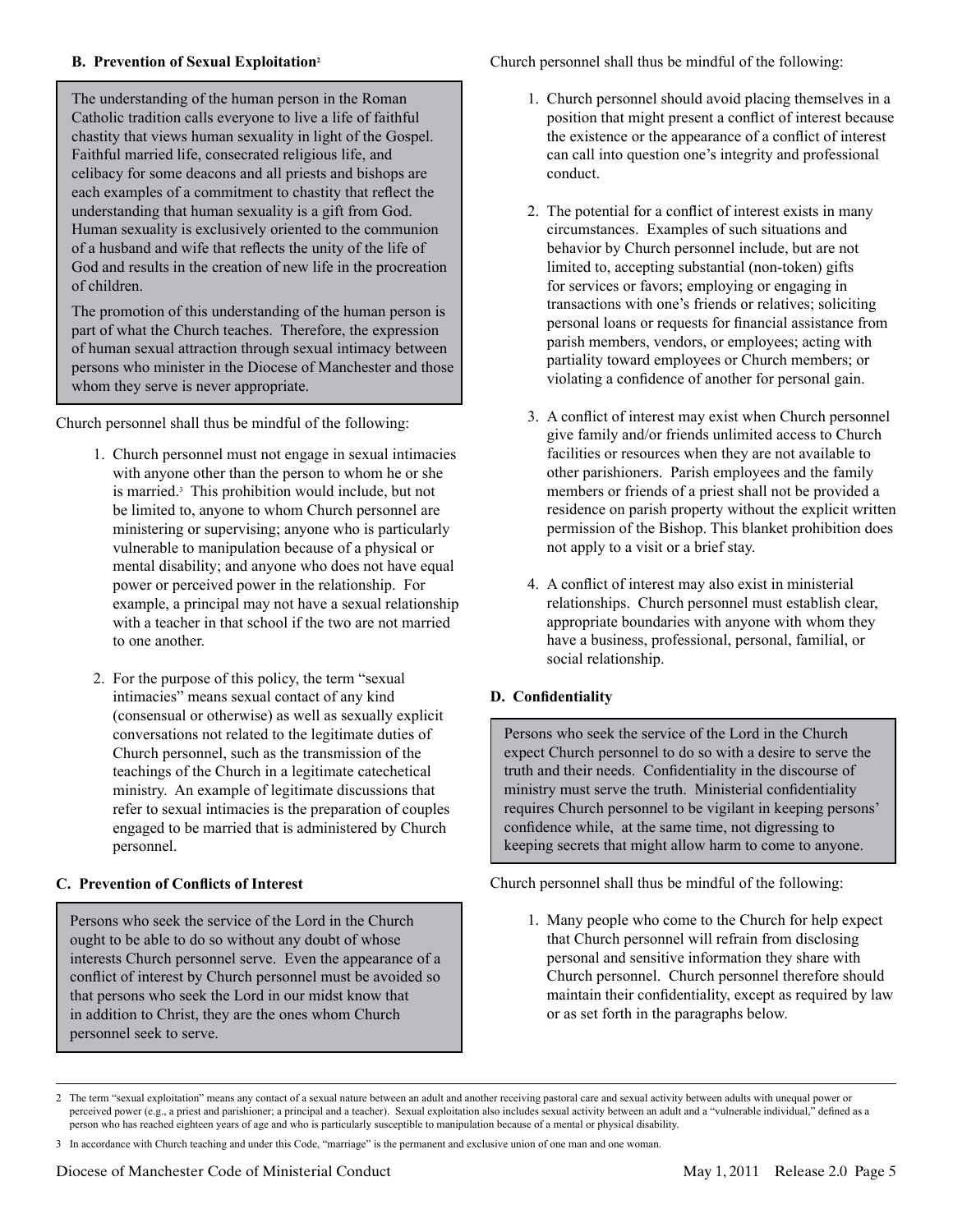- 2.Church personnel must comply with all reporting requirements mandated by New Hampshire law and the Diocese of Manchester *Promise to Protect, Pledge to Heal* Policy regarding the reporting of sexual abuse of a minor.
- 3.In accordance with Church law, the sacramental seal of confession is inviolable, and it is absolutely forbidden for a confessor to betray the confidence of a penitent in any way, for any reason. This is applicable whether the penitent is living or dead. Violation of the sacramental seal of confession is considered to be a grave delict (a serious crime) against Church law.4
- 4.Information obtained in the course of counseling sessions shall be confidential, except for compelling professional reasons, as required by law, or as required by the reporting requirements for sexual abuse contained in the *Promise to Protect, Pledge to Heal* Policy. Church personnel are also bound to safeguard the confidentiality of any notes, files, or electronic records pertaining to professional contact with individuals to the extent consistent with the obligation to report abuse or prevent harm.
- 5.If, during the course of counseling, Church personnel become aware that there is clear and imminent danger to the counselee or to others, Church personnel must disclose the information necessary to protect the parties involved and to prevent harm. If feasible, Church personnel should inform the counselee about the disclosure and the potential consequences.
- 6.With the exception of knowledge gained during the Sacrament of Penance, knowledge that arises from professional contact may be used in teaching, delivering homilies, or other public presentations only when effective measures have been taken to safeguard both the individual's identity and the confidentiality of the disclosures. Good pastoral judgment is of the utmost importance.

#### **III. Standards for Working with Minors5**

#### **A. Appropriate Conduct with Minors**

1.Church personnel must be aware of their own vulnerability and that of any minor with whom they are working. Church personnel should avoid situations where they are alone with a minor. When it is not feasible to have another individual present, such as when counseling or teaching a minor, Church personnel must meet with the minor in as public a place as

possible, such as a room with the door open or with a clear window in the door.

- 2.Church personnel are prohibited from speaking to minors in a way that is or could be construed by any observer as being harsh, threatening, intimidating, shaming, derogatory, demeaning, or humiliating. Church personnel are expected to refrain from using profane language in the presence of minors and must never use any discipline that frightens or humiliates children and youth. Church personnel are prohibited from using physical discipline including but not limited to spanking, slapping, hitting, or any other physical force. If a minor exhibits uncontrollable or unusual behavior, the Church worker should notify the appropriate supervisor and a parent or guardian of the minor.
- 3.Church personnel must not use or supply alcohol (excepting sacramental wine in Mass) and/or illegal drugs when working with minors or while participating in a youth activity. Moreover, Church personnel must not be under the influence of alcohol or impairing drugs (including prescription medication not used as directed) while working with minors.
- 4.Church personnel must not provide any sexually explicit, inappropriate, or offensive material to minors. Church personnel are prohibited from possessing or viewing any sexually-oriented or morally inappropriate printed materials (magazines, cards, videos, films, clothing, etc.) on Church property or in the presence of minors. Church personnel are also prohibited from viewing sexually-oriented or morally inappropriate websites or viewing or sending such electronic mail messages on Church property or in the presence of minors.
- 5.Church personnel are prohibited from engaging in any sexually-oriented conversations with minors whether orally, in writing, or electronically. However, it is expected that from time to time youth ministry and educational lessons and discussions for teenagers may address human sexuality issues related to dating and sex. Moreover, it is expected that minors may raise issues relating to sexuality during counseling sessions. Lessons and counseling must convey to youth the Church's teaching on these topics. If youth have further questions not answered or addressed, they should be referred to their parents or guardians for clarification or counseling. In addition, Church personnel are prohibited from discussing their own sexual orientation, activities, practices, or history with minors.

<sup>4 1983</sup> Code of Canon Law, c. 1388. The inviolability of the sacramental secrecy also extends to those who deliberately, accidentally, or in any other way come to a knowledge of sins from confession, and individuals who violate the sacramental seal may be "punished with a just penalty, not excluding excommunication." 1983 Code of Canon Law, cc. 984, 1388.

<sup>5 &</sup>quot;Minors" are individuals who have not yet reached their eighteenth birthday.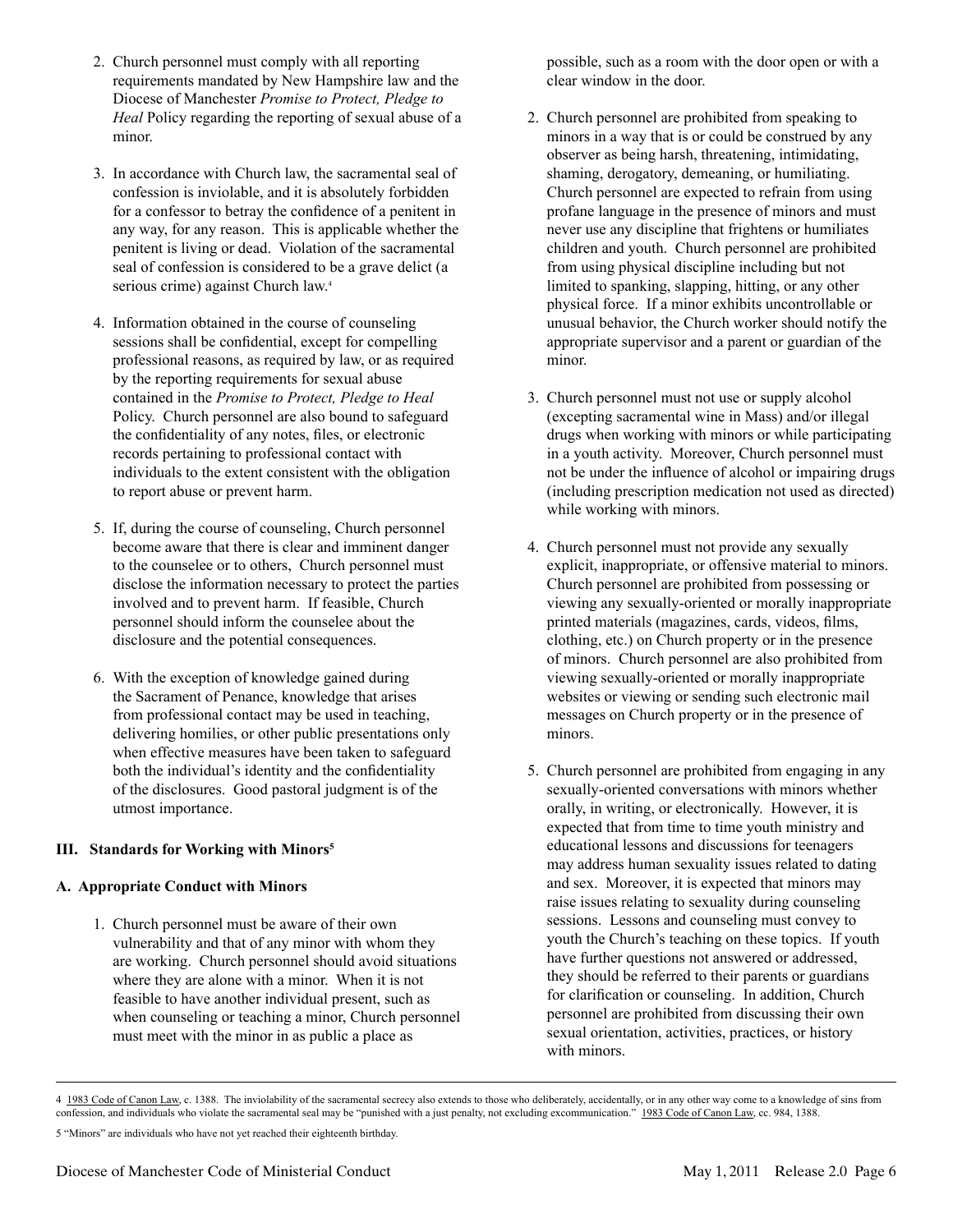#### **B. Appropriate Boundaries**

- 1.Physical contact with minors beyond a handshake or a "high-five" can be misconstrued both by minors and adults, and should not occur except under appropriate *public* circumstances. The following are examples (not an exclusive list) of behavior in which Church personnel should never engage with minors: inappropriate or lengthy embraces; kisses on the mouth; holding minors over five years old on the lap; intentionally touching bottoms, chests, legs, or genital areas; showing affection while in an isolated location; wrestling or giving piggyback rides; giving massages; or paying compliments that relate to physique or body development.
- 2.Church personnel must not go on overnight trips with minors other than their own relatives unless another adult is present. They must not share beds with minors other than their own children nor share sleeping quarters with minors except when necessary and when another adult is present. Church personnel must not provide overnight accommodations in rectories or other personal residences for minors other than minors with a close familial relationship or when minors are accompanied by a parent or legal guardian. This does not include situations that a reasonable person would view as acceptable, such as sleepovers between friends who are minors.
- 3.Church personnel should never be nude in the presence of minors in their care and should avoid situations where minors are nude while in their care. If monitoring is necessary, two or more adults should be present at all times. Changing and showering facilities or arrangements for adults should be separate from facilities or arrangements for minors.

#### **C. Supervision of Programs Involving Minors**

- 1.Parents are encouraged to be a part of any and all services and programs in which their children are involved in the Diocese of Manchester. Parents may contact their child's school or parish in order to make arrangements to observe programs or activities in which their children are involved.
- 2.At the close of services or activities, Church personnel should release minors in their care only to parents, legal guardians, or other persons designated by parents or legal guardians. In the event that Church personnel are uncertain of the propriety of releasing a minor, they should immediately locate or contact their supervisor before releasing the child.

3.Church personnel must be at least twenty-five years of age and properly insured in order to be eligible to provide occasional transportation for minors. Minors should never be transported without written permission from a parent or guardian. Church personnel should transport minors directly to their destination, and no unauthorized stops should be made. Church personnel must require all minors to wear seatbelts or, when appropriate, be strapped into car seats.

#### **IV. Standards for Spiritual and Pastoral Counseling Relationships<sup>6</sup>**

#### **A. Respecting the Rights and Welfare of Those Counseled**

Persons who seek the Lord in the Church ought to be confident that the spiritual and pastoral counseling that is offered to them is presented in a manner that conforms to Sacred Scripture and the teaching Tradition of the Church. Church personnel must be committed to transmitting the truth in a manner that respects the rights and welfare of those served.

Church personnel shall thus be mindful of the following:

- 1.Church personnel who conduct counseling for families, individuals, or groups must respect their individual rights and work to advance the welfare of each person.
- 2.Church personnel are expected to avoid situations and conduct in which they do in fact or appearance take advantage of anyone to whom they are providing services in order to further their personal, religious, political, or business interests.
- 3.Church personnel shall not overstep their competence in counseling situations and shall refer to other professionals when appropriate. The professional boundaries for Church personnel are dictated by their training and/or certification from a recognized professional association of peers or licensure from the State of New Hampshire.

<sup>6</sup> The standards set forth in this Code are minimum requirements for Church personnel. Some professional counselors and therapists may be required to comply with additional behavioral directives and codes of ethics.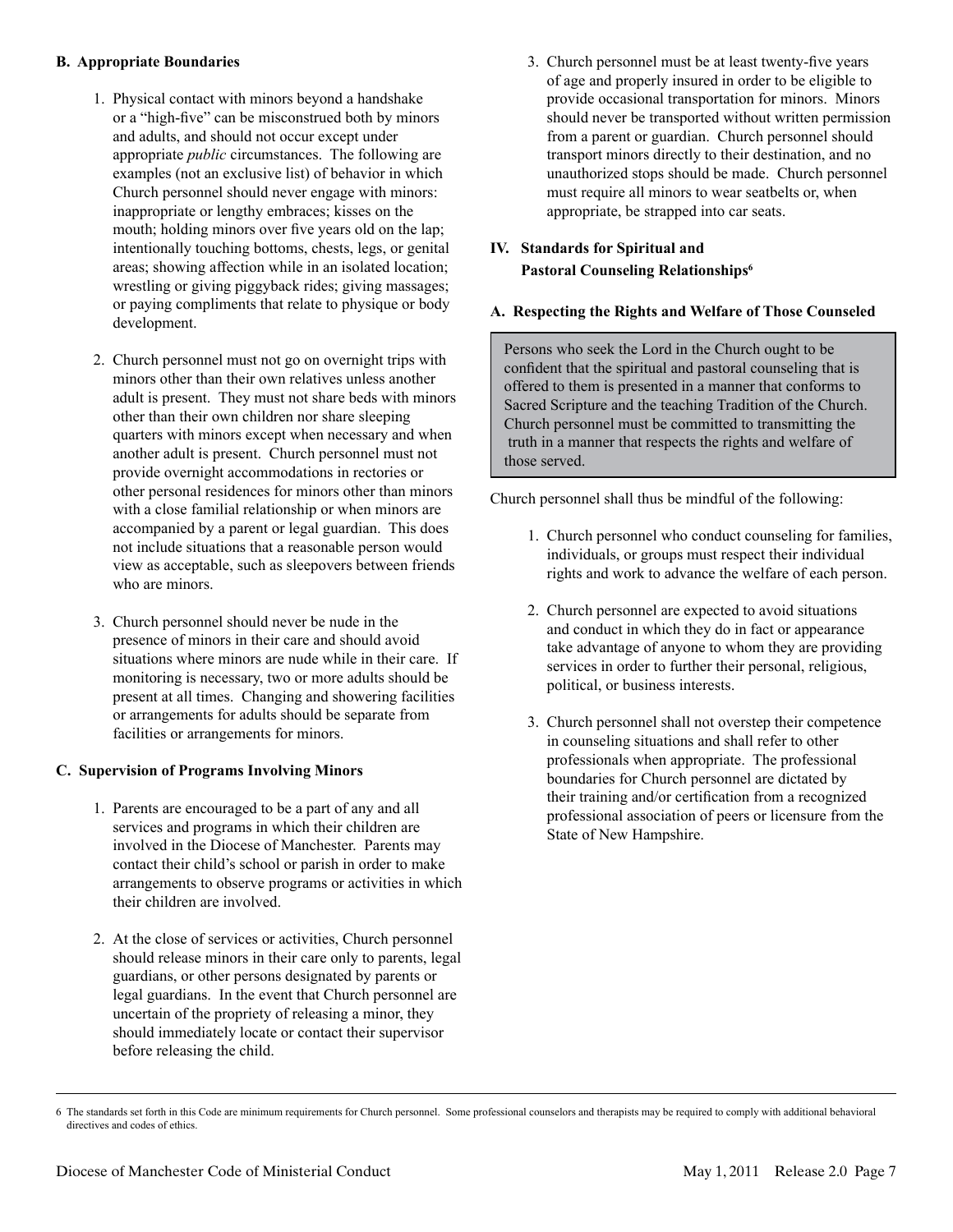#### **B. Maintaining Appropriate Boundaries**

Persons who seek the Lord in the Church ought to be confident that the Church personnel who serve them know the appropriate boundaries in a ministerial relationship. Sometimes, Church personnel need to explain and even articulate these boundaries to persons who seek help from the Church but who may not themselves know what constitutes an appropriate boundary.

Church personnel shall thus be mindful of the following:

- 1.Church personnel shall set, communicate, and maintain clear, appropriate boundaries in all counseling and counseling-related relationships.
- 2.Church personnel must never engage in sexual intimacies with those they counsel. This includes consensual sexual contact, forced sexual contact, and sexually explicit conversations not related to counseling issues.
- 3.Church personnel shall not engage in sexual intimacies with counselee's relatives, friends, or other individuals close to the counselee. Church personnel should presume that a potential for exploitation or harm exists in such intimate relationships.
- 4.Physical contact with the counselee can be misconstrued. Great care should be taken in any physical contact beyond a handshake.
- 5.Sessions should be conducted in appropriate settings at appropriate times and should not be held at places or times that would tend to cause confusion about the nature of the relationship for the counselee. No sessions should be conducted in private living quarters. Church personnel should keep a log of the times and places of sessions with each counselee.

## VIOLATIONS OF THE CODE OF MINISTERIAL CONDUCT

#### **I. Reporting Incidents, Allegations, and Concerns**

An environment of personal integrity in ministry requires that a culture of accountability among Church personnel be established and maintained in a spirit of understanding that our individual conduct reflects the intention of the entire Church.

Some reporting requirements are required by civil and Church law, especially when Church personnel believe that a minor is at risk of abuse. Other reporting requirements are required by this Code and seek to build a culture of accountability.

A culture of accountability also requires that reports of inappropriate behavior be investigated in a manner in which the dignity of the person who makes the report, the person who is accused of inappropriate behavior, and the person who may have been harmed are all treated fairly and justly. The administration of discipline for violations of this Code are oriented to care for the person(s) who may have been harmed, to repair any damage done to any person or the Church herself, and to correct the behavior of the person who may have violated the Code. Some violations can only be adequately corrected by the removal of a person found to have so harmed another person or the Church that their presence in ministry is harmful to the common good and the good of the Church.

- **A. Reporting Requirements of Church Personnel.** The Diocese is dedicated to taking steps to ensure that the Church is a safe and welcoming environment for all people and that it is free from harassment and intimidation. Every member of the Church community must participate actively in the protection of minors as well as others who minister or worship in our Church. Church personnel therefore have an affirmative duty to report observations of violations of this Code. **If Church personnel suspect that a minor has been subjected to abuse, they must comply with the reporting requirements under New Hampshire law and the Diocese of Manchester** *Promise to Protect, Pledge to Heal* **Policy.<sup>7</sup>**
- **B. Reporting Procedures**. Reports of unethical behavior or other violations of the Code may be made to any one of the following:
	- 1.the Head of the Church Institution where the conduct took place;
	- 2.the Delegate for Ministerial Conduct at (603) 669-3100; or

<sup>7</sup> The Diocese of Manchester *Promise to Protect, Pledge to Heal: Policy for the Protection of Children and Young People* can be found on the Child Safety page of the Diocese of Manchester website: www.catholicnh.org.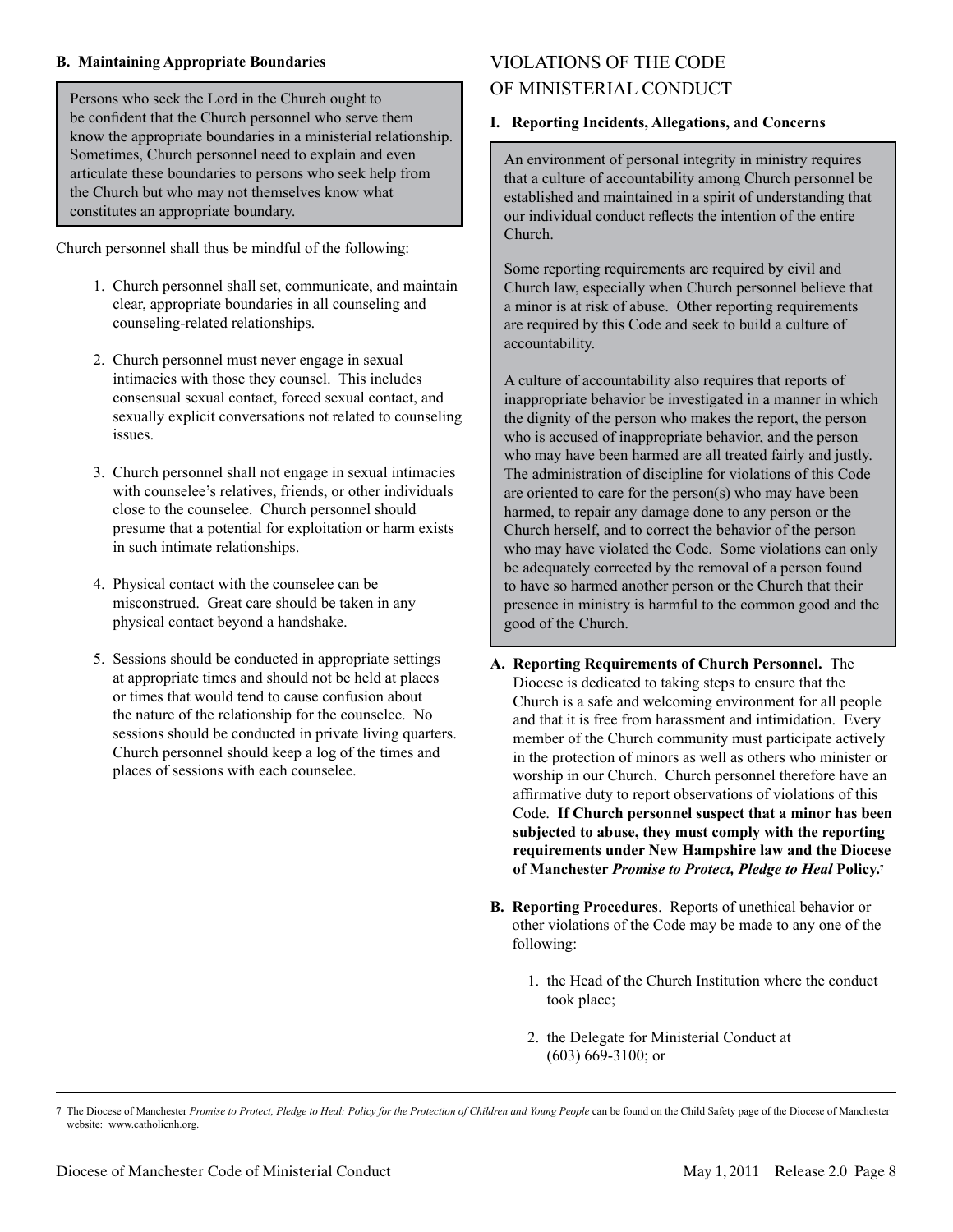- 3.the Delegate for Ministerial Conduct or the Bishop at 153 Ash Street, P.O. Box 310, Manchester, NH 03105-0310. All written reports should state specifics.
- **C. Requirements of Heads of Church Institutions.** If a violation of the Code by a cleric is reported to the Head of a Church Institution, this individual must promptly gather additional information about the nature of the concern and immediately contact the Delegate for Ministerial Conduct for consultation. If the Head of a Church Institution becomes aware of an allegation of sexual exploitation, sexual harassment, harassment, or inappropriate conduct of a sexual nature involving a minor by Church personnel,<sup>8</sup> the institution head must make a report to the Delegate for Ministerial Conduct for consultation.<sup>9</sup>

#### **II. Retaliation**

- **A. Retaliation Prohibited.** The policy of the Diocese is to encourage individuals to make reports in accordance with this Code. As a result, individuals who make reports in accordance with this Code will not be subjected to retaliation for making the reports.
- **B. Reporting Retaliation.** Church personnel who believe that they have been subjected to retaliation for making reports under this Code should report the matter to the Delegate for Ministerial Conduct by telephone at (603) 669-3100 or should submit a specific letter to the Delegate for Ministerial Conduct or the Bishop at 153 Ash Street, P.O. Box 310, Manchester, NH 03105.

#### **III. Investigating Concerns**

- **A. Conducting the Investigation.** All reports of violations of this Code will be taken seriously whether or not complaints are submitted in accordance with the reporting procedures contained in this Code. Investigations into allegations of unethical behavior or violations of this Code will be conducted thoroughly and expeditiously, with objectivity, fairness, and justice as well as with due regard for the privacy and reputations of all involved. Canon law and any protocols developed by the Diocese for addressing allegations of Code violations against Church personnel will be followed in every case that they are applicable.
- **B. Administrative or Precautionary Leave.** In certain instances, a person accused of violating the Code may be placed on administrative or precautionary leave while the investigation is pending. The fact that an accused has been placed on administrative or precautionary leave should in no way be interpreted as a presumption of guilt or wrongdoing.

#### **IV. Disciplinary Action**

Church personnel who engage in unethical behavior or otherwise fail to abide by the standards contained in this Code will be subjected to appropriate remedial and/or disciplinary action, up to and including appropriate canonical penalties for clergy and termination of employment or volunteer ministry with the Church. The action taken will be just and in proportion to the seriousness of the violation and will depend upon a number of factors, including but not limited to disciplinary record, the type, circumstances, and severity of the offense, and position with the Church. If the offense does not include sexual abuse of a minor, the action taken could include return to ministry under certain conditions, including compliance with a treatment and/or monitoring plan, or reassignment to ministry other than ministry at a parish or ministry involving family life. Records regarding sexual exploitation by clerics will be maintained for the longest period of time permitted by Church law and will be considered by the Bishop and his advisors in making ministerial assignments.

#### **V. Pastoral Care and Support**

- **A. Individuals Subjected to Unethical Behavior.** The Diocese will extend appropriate pastoral care to those directly affected by allegations of unethical behavior or other violations of the standards in this Code by Church personnel. Where appropriate, the Director of the Office for Healing and Pastoral Care will coordinate pastoral care and counseling, spiritual assistance, and other social services for those subjected to unethical behavior by Church personnel and will listen with patience and compassion to their experiences and concerns.
- **B. Individuals Accused of Unethical Behavior.** The Delegate for Ministerial Conduct will coordinate any appropriate pastoral care and counseling, spiritual assistance, and other social services for Church personnel accused of unethical behavior.
- **C. Communities Affected by Allegations.** The Diocese will extend appropriate pastoral care to the parishes, schools, or institutions directly affected by allegations of unethical behavior by Church personnel. When an individual is placed on or requests administrative or precautionary leave as a result of an allegation, the Delegate will consult the leadership of the parish, school, or institution to determine what the appropriate pastoral response of the Diocese should be and whether additional public notification is appropriate. The response and any notification must protect the rights of the accused and the confidentiality of the complainant.

<sup>8 &</sup>quot;Inappropriate conduct of a sexual nature involving a minor" means inappropriate sexual conduct or violations of this Code that relate to interactions with minors and that do not rise to the level of suspected abuse. Examples of such inappropriate behavior include, but are not limited to, discussing one's own sexual orientation, sexual activities, or sexual history with minors and showing minors sexually explicit, inappropriate, or offensive printed materials.

<sup>9</sup> As stated above, if Church personnel (including Heads of Church Institutions) suspect that a minor has been subjected to abuse, they must comply with the reporting requirements under New Hampshire law and the *Promise to Protect, Pledge to Heal* Policy.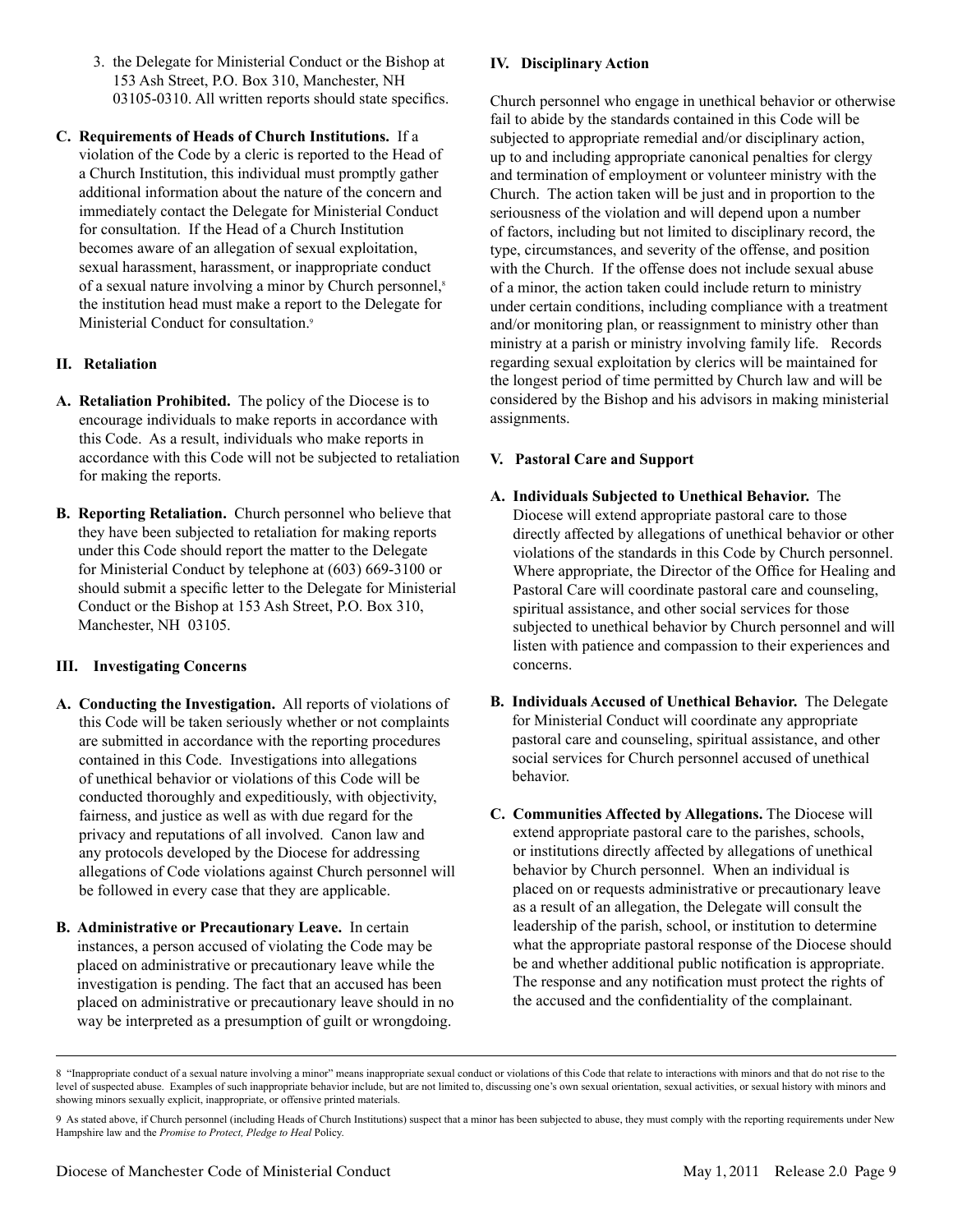# Diocese of Manchester Promise to Protect, Pledge to Heal Policy for the Protection of Children and Young People

# **Table Of Contents**

| L.   |  |  |  |
|------|--|--|--|
| H.   |  |  |  |
|      |  |  |  |
| L    |  |  |  |
| II.  |  |  |  |
| III. |  |  |  |
| IV.  |  |  |  |
| V.   |  |  |  |
|      |  |  |  |
| L.   |  |  |  |
| H.   |  |  |  |
|      |  |  |  |
| L    |  |  |  |
| H.   |  |  |  |
| HI.  |  |  |  |
|      |  |  |  |
| L.   |  |  |  |
| П.   |  |  |  |
| HI.  |  |  |  |
|      |  |  |  |
| L.   |  |  |  |
| П.   |  |  |  |
|      |  |  |  |
| L    |  |  |  |
| П.   |  |  |  |
| III. |  |  |  |
|      |  |  |  |
| Ι.   |  |  |  |
| П.   |  |  |  |
| III. |  |  |  |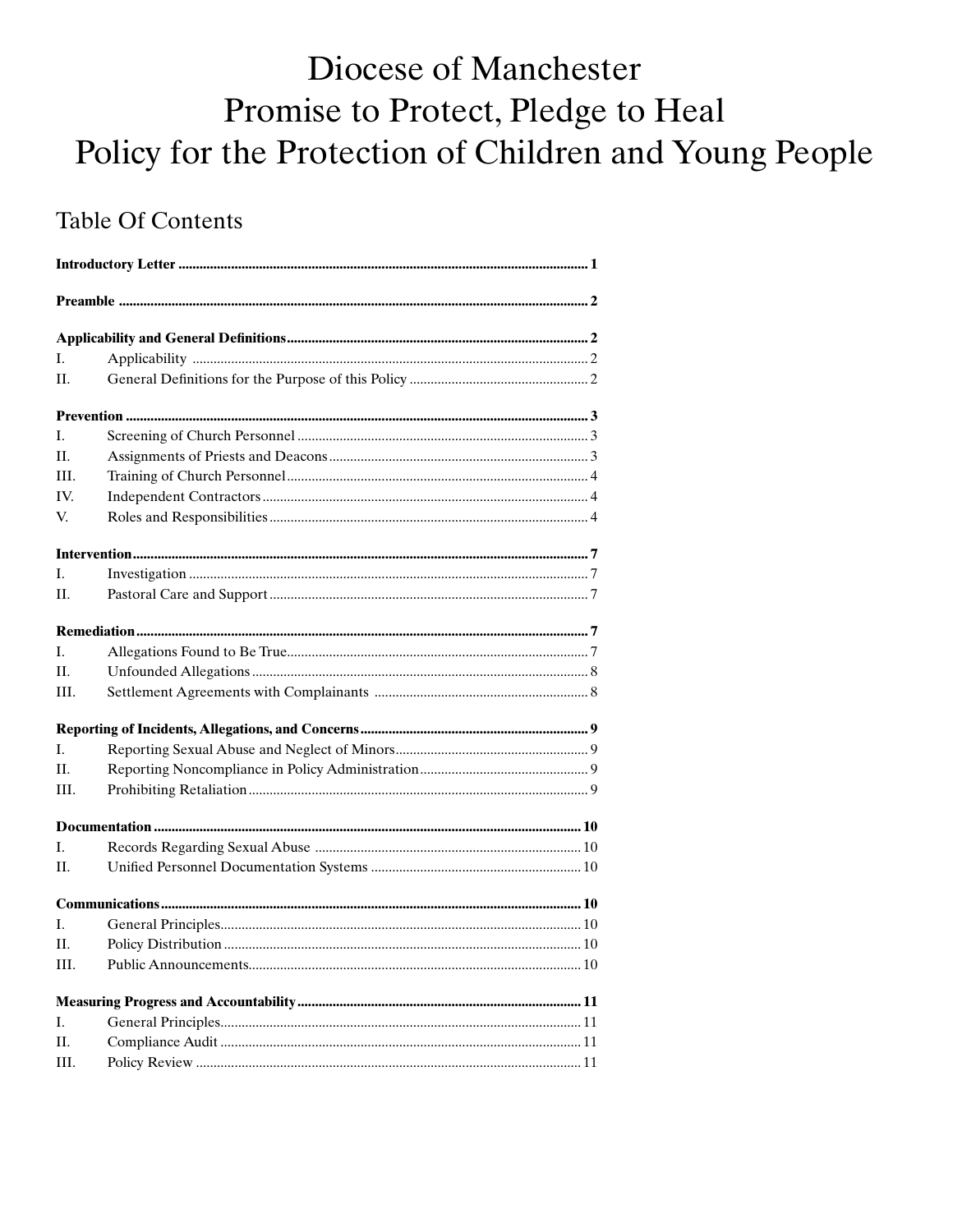

April 2011

#### Dear Brothers and Sisters in Christ:

"The protection of children and young people is the work of the whole Church." I began my letter to you four years ago with that sentence when we last undertook a systematic review and evaluation of our *Promise to Protect, Pledge to Heal: Policy for the Protection of Children and Young People*. Since the inception of the Policy in 2004, you have come to embrace the necessity that the protection of youth is the work of all. Also, since that time, the procedures and practices set forth in the Policy have become part of the ordinary and accepted way of how things should be done and how they are actually done.

In order to ensure that the Policy remains an effective tool to create and preserve a safe environment for the young people we serve, the Diocesan Review Board, the Safe Environment Council, the Pastoral Council and the Presbyteral Council have thoroughly reviewed the existing Policy and have recommended several clarifications and revisions. I am thankful for their diligent efforts and I am pleased to approve the proposed changes to become effective May 1, 2011. Though not as extensive as the 2007 revisions, this amended Policy will continue to provide standards for protecting minors in the care of the Church, requiring that allegations of child sexual abuse be taken seriously and be reported to civil authorities, and preserve due process in civil and canonical matters for Church personnel accused of the abuse of a minor.

As a community, we will continue to be faced with the challenges of providing not only a safe but nurturing place for our youth. We will likely encounter other allegations of abuse that challenge our capacity to deal with the pain and suffering they cause. To the extent that our Policy has become the norm, the accepted, the routine, I thank you for your concerted efforts that have made it so, and I ask that you continue to be vigilant in its implementation. I also ask that you continue to pray for the healing of those harmed by sexual abuse in our Church. May the Lord care for them and us, and renew us in courage and dedication to the task of protecting all the vulnerable.

Sincerely in our Lord,

Bishop of Manchester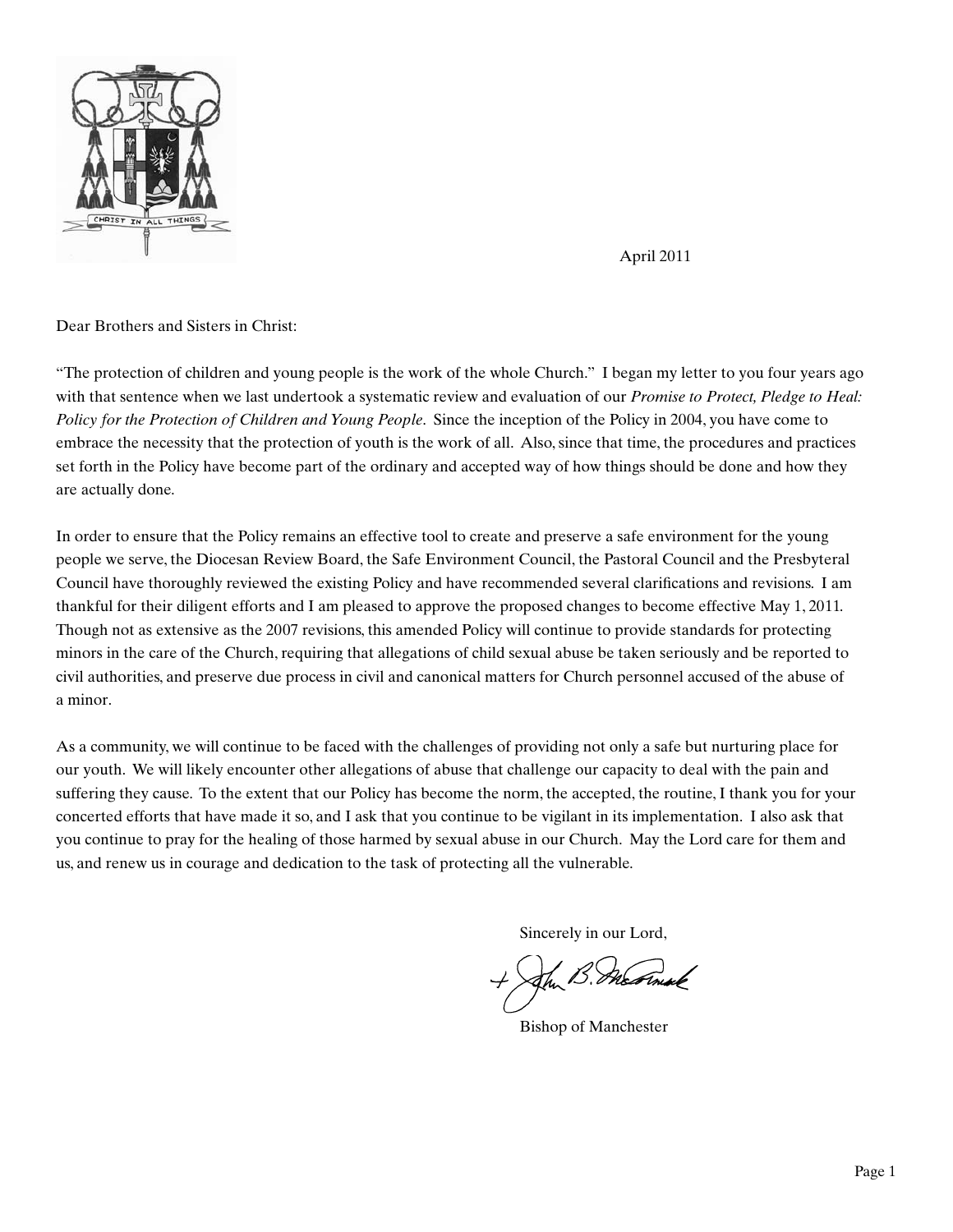#### PREAMBLE

Child sexual abuse is a horrible sin and crime in our Church and society. It is a matter of the gravest concern for our Diocese. The objectives of this policy are to prevent child sexual abuse in our Church before it occurs, respond with compassion and respect to those who report that they have been abused by Church personnel, ensure due process and respect for the rights of those who have been accused of sexual abuse, provide for cooperation with the civil authorities, and address allegations of child sexual abuse openly.

In addition to this *Promise to Protect*, *Pledge to Heal*: *Policy for the Protection of Children and Young People* ("Policy"), the Diocese requires that Church personnel comply with the diocesan *Serving Christ*, *Serving Others*: *Code of Ministerial Conduct* ("Code") which sets forth additional standards of behavior for all who minister in the Church. The Code is intended to provide a broader context in which to view ministerial relationships by Church personnel in the Diocese of Manchester, while the Policy is solely focused on preventing, investigating, and remedying sexual abuse of minors.

Responsibility for adhering to this Policy rests with the individual. Church personnel who disregard this Policy will be subject to appropriate disciplinary action.

### APPLICABILITY AND GENERAL DEFINITIONS

#### **I. Applicability**

This Policy applies to all who are engaged in ministry either by assignment, employment, or as a volunteer for the Diocese of Manchester or its parishes, schools, institutions, and agencies. The Policy applies to "Church personnel," and where appropriate, applicants to become "Church personnel" and independent contractors of the Diocese.

#### **II. General Definitions for the Purposes of This Policy**

- **A. Accused:** The term "accused" means anyone accused of sexual abuse of a minor.
- **B. Adult:** "Adults" are individuals who have reached their eighteenth birthday.

**C. Church Law:** The term "Church law" means the *1983 Code of Canon Law*, the *motu proprio* of Pope John Paul II, Sacramentorum Sanctitatis Tutela ("SST"),<sup>2</sup> the *Essential Norms for Diocesan and Eparchial Policies Dealing with Allegations of Sexual Abuse of Minors by Priests or Deacons* ("*Essential Norms*"),<sup>3</sup> as well as other particular law of dioceses in the United States, and particular law of the Diocese of Manchester.

- **D. Church Personnel:** The following are included in the definition of "Church personnel"
	- 1.Clerics (bishops, priests, and deacons) who are incardinated in the Diocese of Manchester or who are granted authority (faculties) to exercise ministry therein. Some faculties are granted by Church law itself and others are granted by the Bishop of Manchester.
	- 2.Members of religious institutes (women and men religious) assigned to ministry in the Diocese, its parishes, Catholic schools, institutions, or agencies.
	- 3.Lay employees and volunteers who are adults, including
		- a.Seminarians assigned to pastoral work in the Diocese of Manchester; seminarians seeking incardination in this Diocese; and those men enrolled in the Permanent Diaconate Formation Program;
		- b.All paid personnel, whether employed in areas of ministry or other kinds of services by the Diocese, its parishes, Catholic schools, institutions, or other agencies;
		- c.All volunteers. A volunteer is any person who performs a Church-related service without promise or expectation of monetary compensation on a regular and continual basis, including but not limited to catechists, coaches, youth ministers, lectors, ushers, Boy Scout leaders, Catholic Youth Organization volunteers, day care volunteers, volunteer camp counselors, members of a parish pastoral council, members of a parish finance council, children or youth choir directors, and parish outreach workers. A regular and continual basis means at least two times per month for three months or at least six times per year.

<sup>1</sup> The *1983 Code of Canon Law* is the codification of Church law for the Latin Rite of the Roman Catholic Church.

<sup>2</sup> Pope John Paul II, *Sacramentorum Sanctitatis Tutela*, April 30, 2001.

<sup>3</sup> The *Essential Norms* initially were first approved by the United States Conference of Catholic Bishops on December 8, 2002. Revisions to the *Essential Norms* were granted *recognitio* by the Holy See and promulgated as particular law for the United States on May 5, 2006.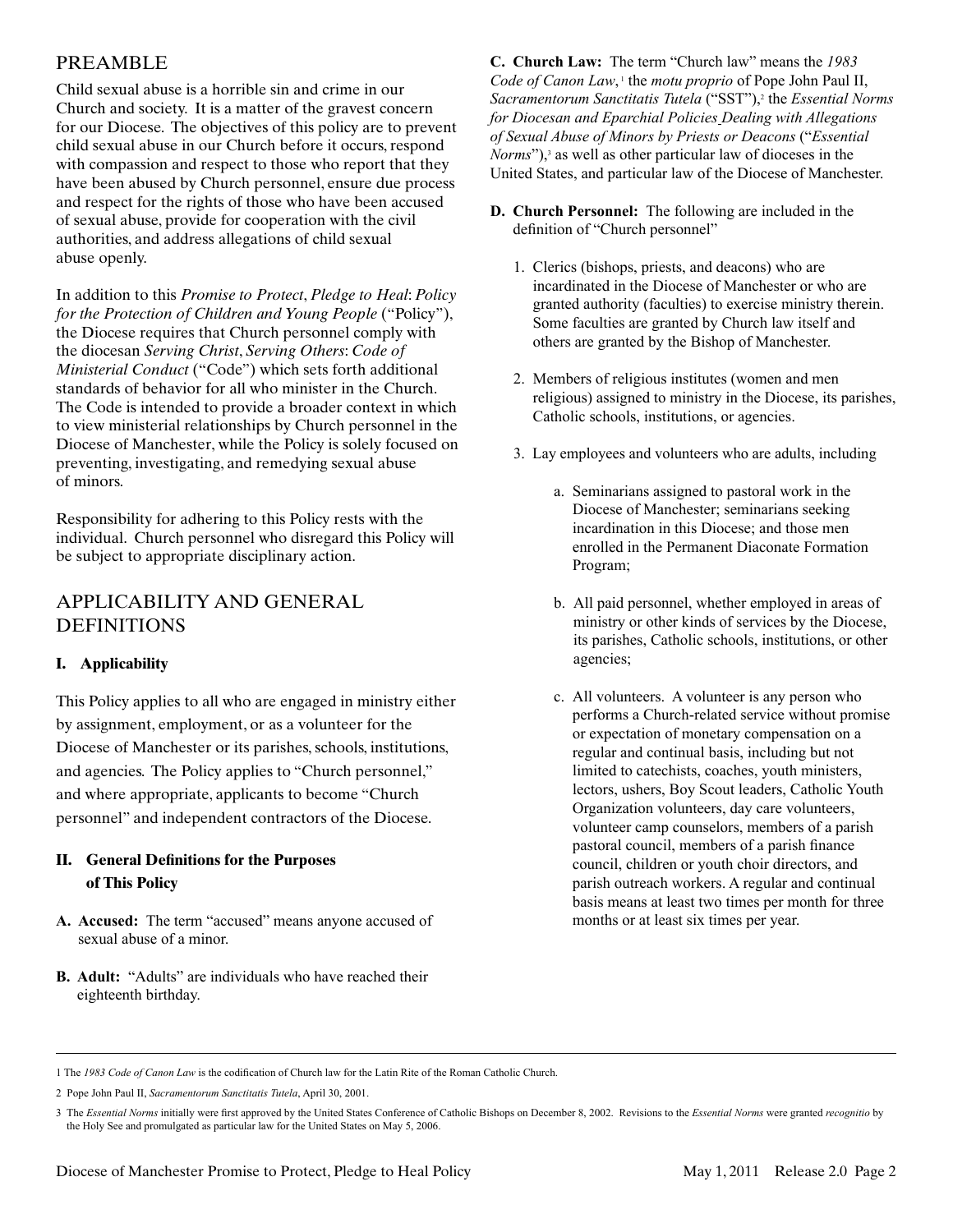- **E. Complainant:** The term "complainant" refers to an individual who reports having been sexually abused as a minor. The term also includes a person who has registered a complaint on behalf of the complainant.
- **F. Heads of Church Institutions:** "Heads of Church Institutions" are individuals who are responsible for the pastoral administration of diocesan parishes, Catholic schools, or institutions. Examples of Heads of Church Institutions are bishops (and their delegates), pastors, and principals.
- **G. Minors:** "Minors" are individuals who have not yet reached their eighteenth birthday.
- **H. Policy:** The term "Policy" refers to this *Promise to Protect, Pledge to Heal*: *Policy for the Protection of Children and Young People*.
- **I. Regularly:** Church personnel are considered to "regularly" work with minors when they work with minors at least two times per month for three months or at least six times per year.
- **J. Work with Minors**: The following are considered to work with minors: catechetical leaders (facilitators, coordinators, directors); catechists and religious education aides; pastoral associates and ministers; youth ministers; day care/after school care employees and volunteers; chaperones for overnight trips; youth or family choir directors; Catholic Youth Organization volunteers (including coaches); altar server coordinators/trainers; leaders and volunteers of Scout troops and other youth organizations sponsored by the parish; all employees in Catholic schools, regardless of responsibility (including substitute and student teachers); volunteers in Catholic schools who serve as *in loco parentis* caregivers (such as coaches and chaperones on overnight trips) or who regularly volunteer (but not including school board members unless the members also regularly work with minors at the school); all employees and volunteers in the diocesan camps, regardless of responsibility (but not including the members of the board of directors for the camps unless the members also regularly work with minors at the camp).

**K. Sexual Abuse:** The term "sexual abuse" is contact of a sexual nature that occurs between a minor and an adult.<sup>4</sup> This term includes contact, activity, or interactions with a minor that is meant to arouse or gratify the sexual desires of the adult. "Sexual abuse" can occur whether or not this sexual activity involves explicit force, whether or not it involves genital or physical contact, whether or not it is initiated by the minor, and whether or not there is discernible harmful outcome. "Sexual abuse" includes any act constituting sexual abuse under New Hampshire law<sup>5</sup> and is a grave delict (a serious crime) against the Sixth Commandment under the *1983 Code of Canon Law* and the *Essential Norms*. 6

### PREVENTION

#### **I. Screening of Church Personnel**

Church personnel who regularly work with minors and clerics assigned to ministry by the Diocesan Bishop and clerics who serve in supply ministry in the Diocese of Manchester must undergo background checks, based on the levels of risk for child abuse in the Church positions they fill. The standards for screening of Church personnel are contained in the *Diocese of Manchester Screening and Training Protocol for Church Personnel*. 7

#### **II. Assignments of Priests and Deacons**

**A. Ministerial Assignments.** In accordance with Church law, the Bishop of Manchester is required by Church law to assign all deacons and priests in the Diocese of Manchester. All assignments of priests and deacons are subject to a recommendation process that will consider, among other things, how confident the Christian faithful would be in each assignment. The Bishop of Manchester relies upon the advice of the Priest Personnel Board and the Vicar for Clergy in making pastoral assignments of priests. A Permanent Deacon Personnel Board advises the Bishop on the assignment of permanent deacons.

 In addition to the advice noted above, the Bishop of Manchester considers the complete records of priests and deacons, including but not limited to records of formational assessment, psychological evaluations, and other information regarding his suitability for a particular ministerial assignment.

<sup>4</sup> The term "sexual abuse" would not include contact of a sexual nature between a minor and an adult who are married to one another.

<sup>5</sup> The New Hampshire Child Protection Act, RSA 169-C:3, provides that "sexual abuse" "means the following activities under circumstances which indicate that the child's health or welfare is harmed or threatened with harm: the employment, use, persuasion, inducement, enticement, or coercion of any child to engage in, or having a child assist any other person to engage in, any sexually explicit conduct or any simulation of such conduct for the purpose of producing any visual depiction of such conduct; or the rape, molestation, prostitution, or other form of sexual exploitation of children, or incest with children. With respect to the definition of sexual abuse, the term 'child' or 'children' means any individual who is under the age of 18 years."

<sup>6</sup> See footnotes 2 and 3; *1983 Code of Canon Law*, c. 1395; *Essential Norms*, norm 9.

<sup>7</sup> *The Diocese of Manchester Screening and Training Protocol for Church Personnel* can be found on the website for the Diocese of Manchester under Child Safety: www.catholicnh.org.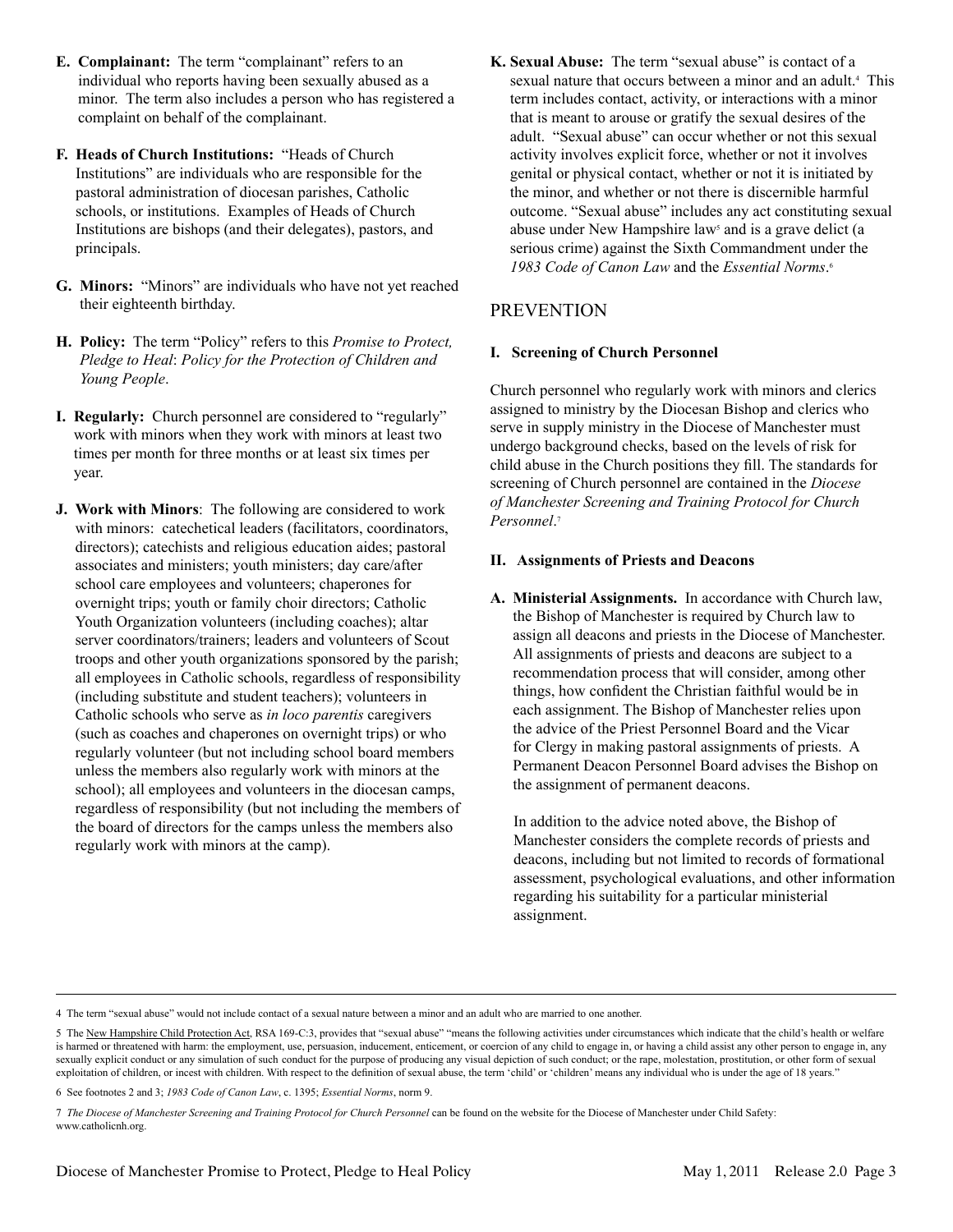The Delegate for Ministerial Conduct shall provide the people who assist the Bishop in reviewing and recommending candidates for ministerial assignment with a report that indicates whether the priest or deacon has been accused of sexual abuse, and if applicable, sets forth the recommendation of the Diocesan Review Board to the Bishop of Manchester that pertains to the priest or deacon.

**B. Transfers for Residence.** Before a priest or deacon can be transferred for residence to the Diocese from another diocese or religious province, the Diocese shall seek from that diocese or religious province any and all information concerning any accusations of sexual abuse of a minor and any other information indicating that the priest or deacon has been or may be a danger to children or young people.

#### **III. Training of Church Personnel**

- **A. Instruction on Mandatory Reporting Requirements.** Church personnel who regularly work with minors and clerics assigned to ministry by the Diocesan Bishop and clerics who serve in supply ministry8 must receive instruction on the mandatory reporting requirements for Church personnel and must sign an acknowledgement that they have received such instruction and agree to abide by the requirements.
- **B. Initial Training.** Clerics and members of religious institutes assigned to parish, school, or institutional ministry and employees and volunteers who regularly work with minors are required to undergo training that addresses appropriate boundaries in ministry; signs and symptoms of sexual abuse in minors; policies and practices for the prevention of sexual abuse by Church personnel; policies and procedures for reporting allegations of sexual abuse; and methods of responding appropriately to disclosures of abuse. Employees and volunteers are required to undergo training as set forth in the Diocesan Screening and Training Protocol. Training must be conducted by qualified, knowledgeable professionals.
- **C. Ongoing Training.** All Church personnel who regularly work with minors must undergo ongoing or refresher training on child sexual abuse at least once every three years. Such training may include a self-test or assessment component.

#### **IV. Independent Contractors**

Diocesan parishes, schools, or institutions that retain independent contractors who regularly work with minors (cafeteria workers, instructors, and maintenance personnel in schools) must obtain written assurance that the independent contractors have undergone background screening and will comply with the reporting obligations for sexual abuse of minors under New Hampshire law and diocesan policy or must require that the independent contractors undergo the same screening as would be required of an employee in the parish, school, or institution.

#### **V. Roles and Responsibilities**

#### **A. Role of the Diocesan Bishop**

- 1.General. The Diocesan Bishop is responsible for teaching, sanctifying, and governing the Roman Catholic Church in New Hampshire. The Bishop shall be responsible for enforcing the Policy and other related policies as particular law of the Diocese of Manchester.
- 2.Matters Involving Sexual Abuse of Minors. The Bishop shall reach out to those who have been sexually abused as minors by anyone serving the Church in ministry, employment, or a volunteer position, whether the sexual abuse was recent or occurred many years ago. The Bishop will be as open as possible with the people in parishes and communities about instances of sexual abuse of minors, with respect always for the privacy and the reputation of the individuals involved. The Bishop shall be personally committed to the pastoral and spiritual care and emotional well-being of those who have been sexually abused and of their families. The Bishop shall work with parents, civil authorities, educators, and various organizations in the community to make and maintain the safest environment for minors.
- 3.Revisions to the Policy. Before adopting revisions to the Policy, the Bishop will consult with the Council of Priests and the Diocesan Pastoral Council. When appropriate, the Bishop or his designee may also consult with the Safe Environment Council, the Diocesan Review Board, and the Safe Environment Coordinators.

<sup>8 &</sup>quot;Supply ministry" means ministry as a substitute or fill-in where the priest is not assigned by the Bishop. For example, a retired priest who celebrates Mass at a parish for a pastor who is ill or on vacation serves in "supply ministry."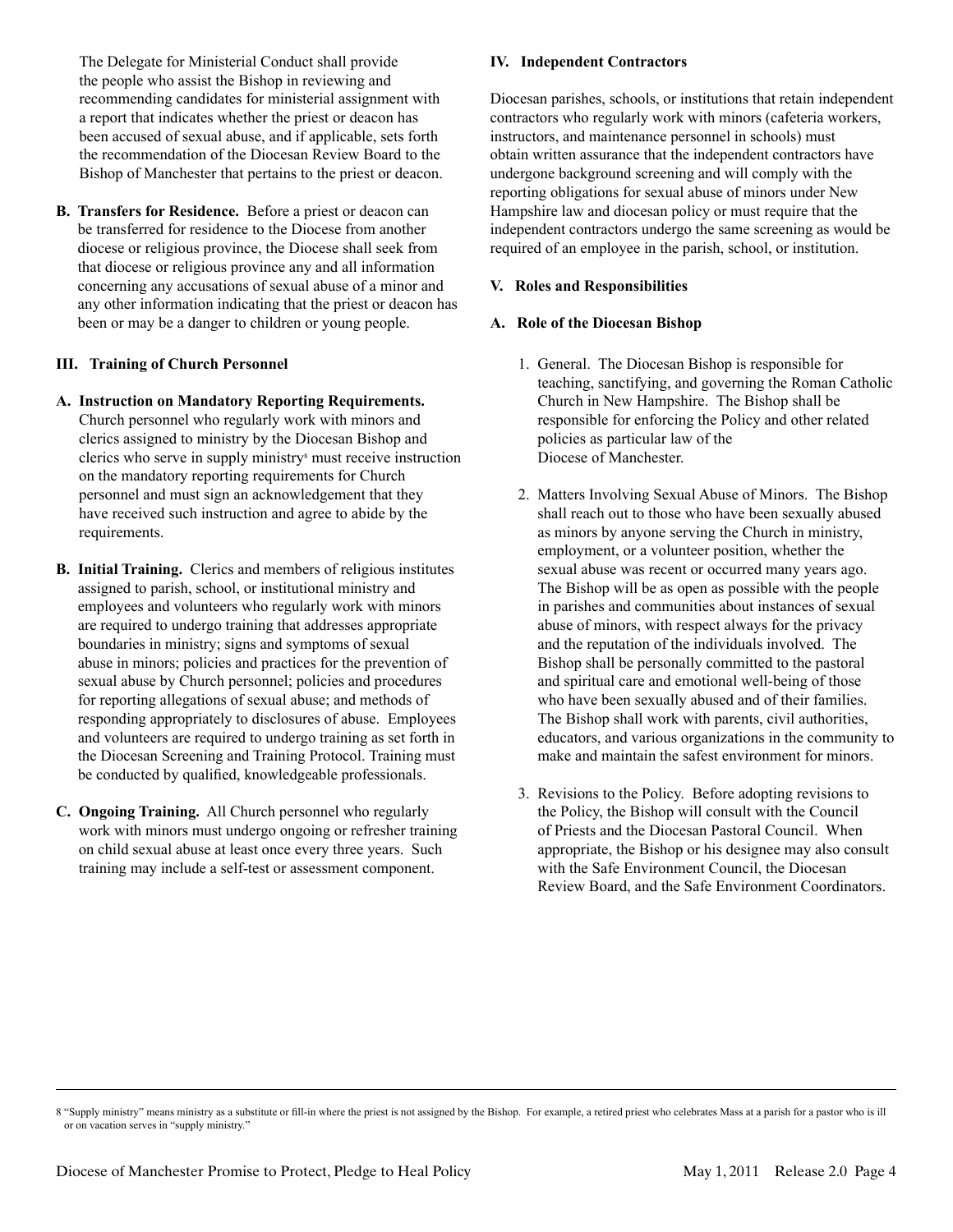#### **B. Role of the Diocesan Review Board**

- 1.Composition of the Diocesan Review Board. The Diocesan Review Board shall be constituted in accordance with Church law. The Review Board shall be composed of persons of outstanding integrity and good judgment. The majority of the Review Board members shall be lay persons who are in full communion with the Church and are not in the employ of the Diocese; but at least one member must be a priest who is an experienced and respected pastor of the Diocese, and at least one member should have particular expertise in the treatment of the sexual abuse of minors. The members are appointed for a term of five years, which can be renewed. Initial appointments are arranged so that terms are staggered. The Promoter of Justice for the Diocese shall be invited to attend and participate in the meetings of the Diocesan Review Board.9 The Diocesan Review Board shall meet as often as necessary to carry out its responsibilities.
- 2.Responsibilities. The Diocesan Review Board makes recommendations for the Bishop's consideration in discharging his responsibilities with respect to matters involving allegations of sexual abuse of minors by Church personnel. The functions of the Diocesan Review Board are these:
	- a.to advise the Bishop in his assessment of the findings of preliminary investigations into allegations of sexual abuse of a minor; that is, the portion of the penal process in which the Bishop determines the probable nature of the allegation;<sup>10</sup>
	- b. to advise the Bishop in his assessment of allegations of sexual abuse and sexual exploitation by clerics, lay employees, and volunteers, up to and including recommending appropriate disciplinary action; and to advise the Bishop in his assessment of particular allegations of sexual harassment, when asked to do so;
	- c. to review the diocesan policies for dealing with sexual abuse of minors, sexual exploitation, sexual harassment, and inappropriate conduct involving minors at least once every four years and recommend to the Bishop any changes to the policies;
- d. on a regular basis, to conduct a compliance audit of the Office for Ministerial Conduct regarding compliance with this Policy and applicable Church law and state law and to subsequently make a regular public report to the Christian faithful regarding the compliance audit and the work of the Office for Ministerial Conduct; and
- e. to offer advice on all aspects of cases involving sexual abuse, sexual exploitation, and sexual harassment, whether retrospectively or prospectively, including, but not limited to, providing input to the Delegate for Ministerial Conduct regarding the background screening of lay applicants, employees, or volunteers.
- 3.Assistance in Reviewing and Monitoring Effectiveness of Policy. The Diocesan Review Board shall have the authority to utilize consultants in reviewing and monitoring the operation and effectiveness of the Policy and in conducting the compliance audit. Consultants utilized by the Diocesan Review Board should have the competence, skills, and experience that would be helpful in assisting the Diocesan Review Board in its review and monitoring.

#### **C. Role of the Office for Ministerial Conduct**

1.Composition. The Office for Ministerial Conduct shall be staffed by appropriately-trained individuals who are easily accessible and dedicated to the handling of allegations of sexual abuse, sexual exploitation, sexual harassment, and inappropriate conduct involving minors. The Bishop shall appoint a Delegate for Ministerial Conduct who shall be assisted by lay person(s), preferably parent(s), who have competence in fields such as, but not limited to, the practice of law, law enforcement, psychiatry, psychology, counseling, and social work.

<sup>9</sup> The Promoter of Justice is a canon lawyer appointed by the Diocesan Bishop who acts as a protector of Church law and safeguards canonical procedures prescribed in canon law by recommending to the Diocesan Bishop the prosecution of infractions against Church law.

<sup>10</sup> *1983 Code of Canon Law*, c. 1718.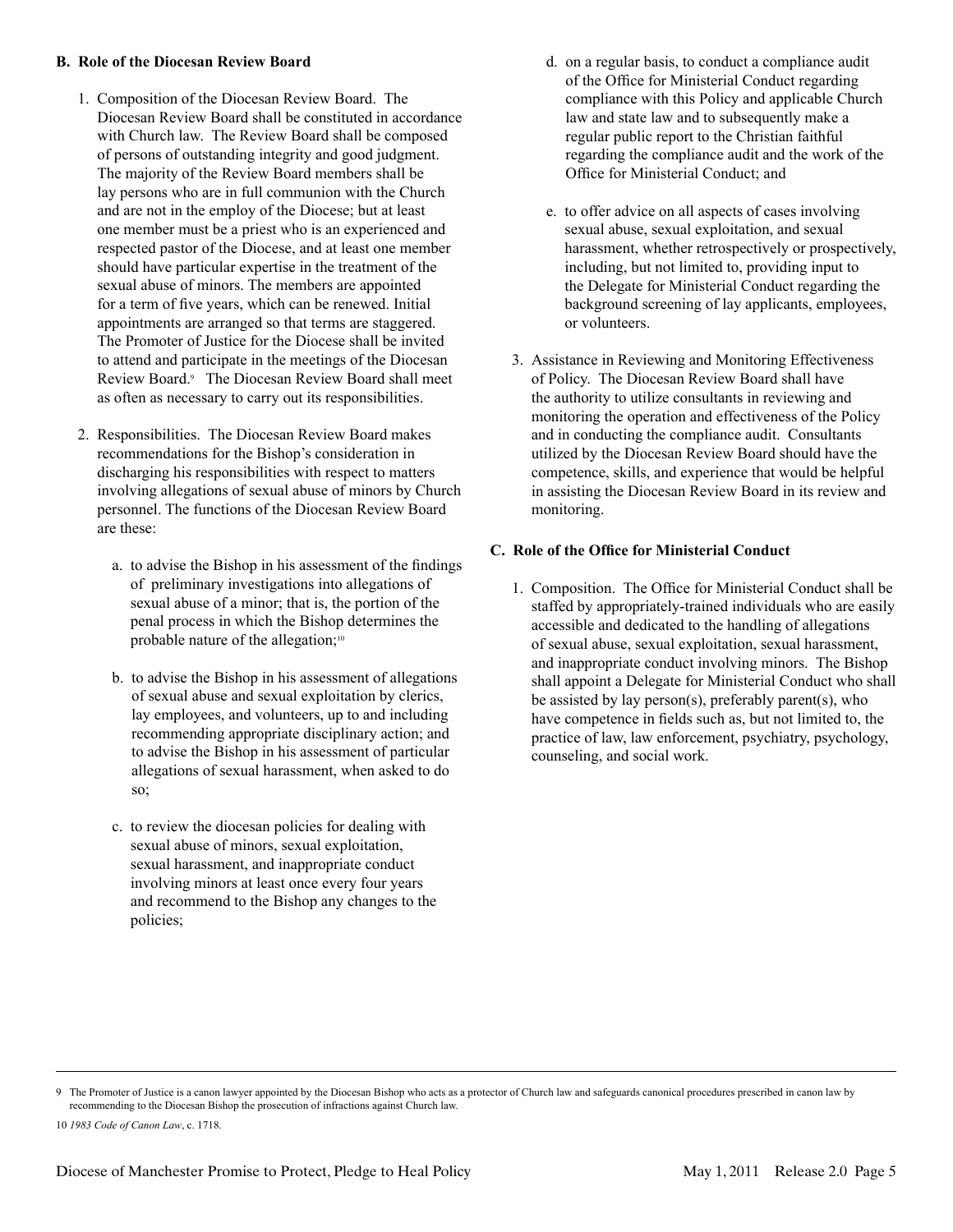- 2. Responsibilities. The Office for Ministerial Conduct shall administer this Policy and all relevant diocesan policies on sexual abuse, sexual exploitation, sexual harassment, and inappropriate conduct of a sexual nature involving minors. The Delegate is responsible for ensuring that the pastors, principals, directors of diocesan institutions, clerics, and diocesan administration employees comply with the Policy. Other duties include, but are not be limited to these:
	- a. reporting suspected sexual abuse of minors to the appropriate civil authorities in accordance with the law and this Policy;
	- b. conducting investigations into allegations of sexual abuse, sexual exploitation, sexual harassment, and inappropriate conduct involving minors;
	- c. coordinating the pastoral care of those who are accused of having committed sexual abuse or sexual exploitation;
	- d. when appropriate, working with the Bishop to take steps to restore the reputation and the good name of an individual accused of having committed sexual abuse; and
	- e. developing and coordinating programs designed to prevent sexual abuse, sexual exploitation, sexual harassment, and inappropriate conduct involving minors in the Church.

#### **D. Role of Director, Office for Healing and Pastoral Care**

- 1.Composition. The Bishop shall appoint a Director of the Office for Healing and Pastoral Care who must have competence in the practice of psychiatry, psychology, counseling, or social work. The Director should be a lay person, preferably a parent, and preferably in full communion with the Catholic Church.
- 2. Responsibilities. The Director shall be responsible for offering pastoral support, outreach, and professional assistance to persons who report having been sexually abused, to their family members, and to parishes, schools, and other diocesan institutions affected by complaints of child abuse. The pastoral support offered by the Director includes referrals for pastoral counseling, spiritual direction, parish consultation, and retreats. The Director also is responsible for reporting suspected sexual abuse of minors to the appropriate civil authorities in accordance with the law and this Policy.

**E. Role of Church Personnel.** Church personnel are responsible for knowing and adhering to this Policy. Church personnel with questions about whether a particular situation or course of conduct would violate this Policy are responsible for obtaining the answers by consulting this Policy, their supervisors, or the Delegate for Ministerial Conduct.

#### **F. Roles of Heads of Church Institutions.**

Pastors, principals, and other Heads of Church Institutions are persons in whom others have confidence and trust. Pastors, principals, and other Heads of Church Institutions ought to be the principal models for life in ministry and must promote and encourage a culture of accountability and safety in the exercise of ministry, including adherence to this Policy and the spirit of this Policy. As supervisors of Church personnel, Heads of Church Institutions are responsible for meeting the standards set forth in the Policy, ensuring that the Policy is implemented in their parish, school, or institution, and taking steps to ensure that Church personnel under their supervision comply with the Policy.

#### **G. Role of the Compliance Officer.**

The Diocesan Compliance Officer is responsible for assisting in the implementation and ongoing oversight of diocesan policies, including, but not limited to the *Promise to Protect, Pledge to Heal* Policy, in the parishes, Catholic schools and other institutions of the Diocese, including the diocesan central administration.

#### **H. Roles of the Safe Environment Council and Coordinators**

- 1.Safe Environment Council. The Safe Environment Council shall consist of one representative from each deanery recommended by the Dean and appointed by the Bishop to a three-year term to assist and advise the Office for Ministerial Conduct in matters associated with the Policy. The Council shall meet as frequently as necessary to accomplish its duties.
- 2.Safe Environment Coordinators. The pastor of each parish and the principal of each school shall appoint a Safe Environment Coordinator to assist the pastor and the principal in matters associated with the Policy including, but not limited to, scheduling training sessions on sexual abuse and sexual harassment matters, coordinating the distribution of materials for parents on child sexual abuse, and assisting in the background screening process.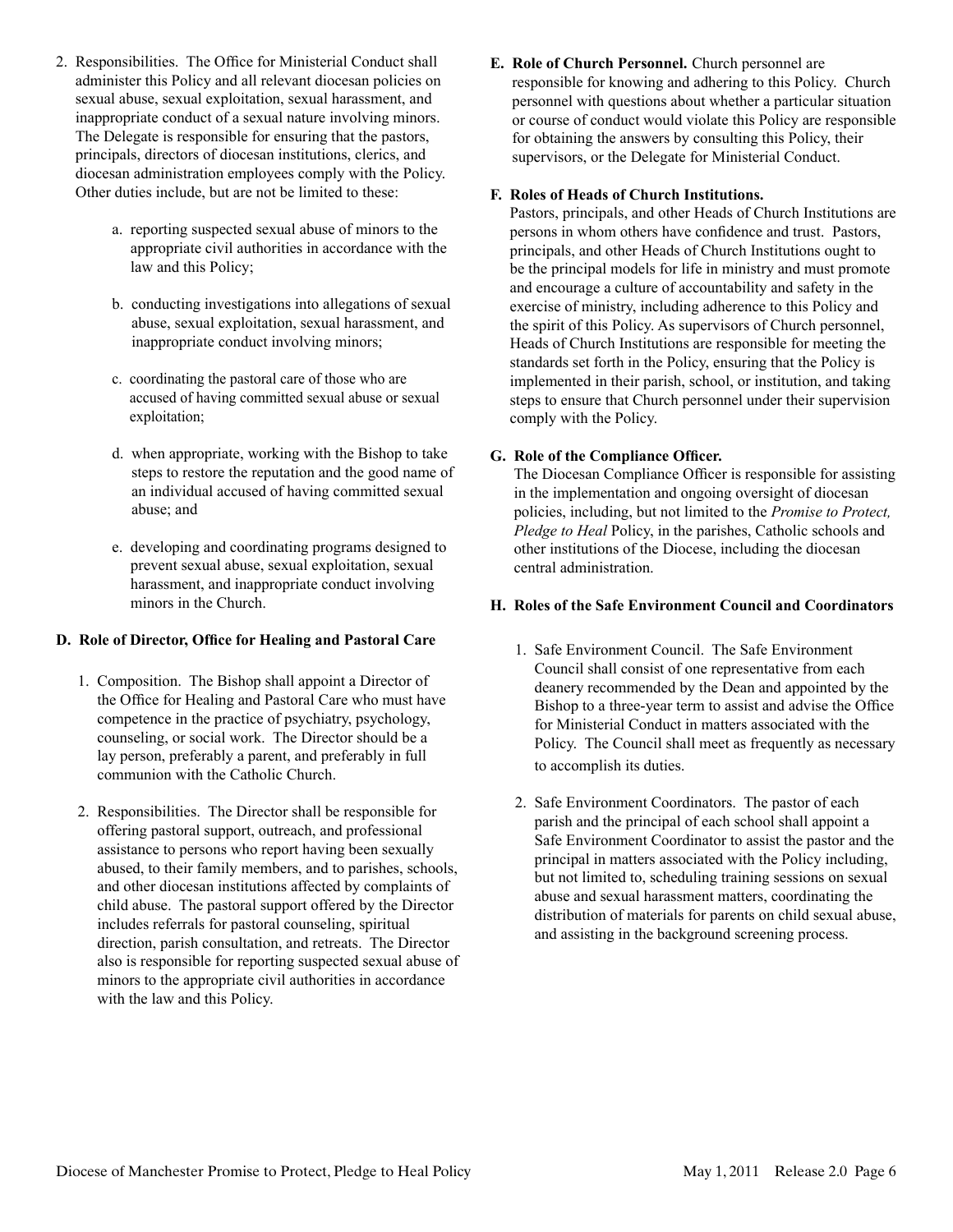### INTERVENTION

#### **I. Investigation**

- **A. Initiating an Investigation.** The Diocese takes all allegations of sexual abuse seriously, whether the Office for Ministerial Conduct becomes aware of the allegations of sexual abuse through a direct, formal complaint or by some other means. The Diocese will report allegations to the civil authorities in accordance with the reporting procedures contained in this Policy. The Diocese will also conduct a timely investigation into the allegations. When the Bishop of Manchester deems an allegation of sexual abuse of a minor to have a semblance of truth, the accused will be placed on precautionary leave pending the outcome of the investigation.
- **B. Trained Investigators.** Internal investigations must be conducted by individuals appropriately trained to conduct such investigations.
- **C. Rights of the Complainant and Accused.** The rights of the complainant and the accused will be protected throughout the investigation process.
- **D. Compliance with Church Law and the Essential Norms.** In matters involving allegations of sexual abuse of minors by clerics (deacons, priests, and bishops), the definitions and processes provided for in the *1983 Code of Canon Law*, the *Essential Norms*, other particular law for the dioceses of the United States, and particular law of the Diocese of Manchester must be strictly observed. Clerics accused of sexual abuse are encouraged to retain the assistance of civil and canonical counsel and are entitled to a canonical advocate in certain canonical processes.

#### **II. Pastoral Care and Support**

**A. Care of the Complainant.** The primary concern of the Diocese with regard to complainants and their families is to assist them in healing and reconciliation which comes from the Lord Jesus. The Diocese will demonstrate a sincere commitment to their spiritual and emotional well-being. The Director of the Office for Healing and Pastoral Care will coordinate pastoral care and counseling, spiritual assistance, and other social services for complainants and their families, whether the alleged abuse was recent or occurred many years in the past, and will listen with patience and compassion to their experiences and concerns. When appropriate, the Director will make available counseling resources independent from the Church.

- **B. Care of the Accused.** The Diocese will provide spiritual and pastoral care to those accused of sexual abuse of a minor and will demonstrate a sincere commitment to their spiritual and emotional well-being. The Delegate for Ministerial Conduct will coordinate pastoral care and counseling, spiritual assistance, and other social services for the accused and the family of the accused. When appropriate, the Delegate will make available counseling resources independent from the Church.
- **C. Support for Communities Affected by Allegations.** The Diocese recognizes that entire communities are affected by allegations of sexual abuse, particularly when the accused is a priest, deacon, or member of a religious institute. The Diocese will extend particular pastoral care (as appropriate) to the parishes, schools, or institutions directly affected by allegations of sexual abuse. When an individual is placed on administrative leave as a result of an allegation of sexual abuse, the Delegate will consult the leadership of the parish, school, or institution to determine the appropriate pastoral response of the Diocese. The response must protect the rights of the accused and the confidentiality of the complainant.

#### REMEDIATION

#### **I.** Allegations Found to Be True<sup>11</sup>

The Church affords an accused person every opportunity for conversion of heart and forgiveness through the Sacrament of Penance and other pastoral means. However, the Church also acknowledges that one needs to do penance for one's sins, that consequences exist for wrongful actions, and that the safety of children requires certain measures to be taken even after there is forgiveness. If an accusation of sexual abuse of a minor is either admitted to or is established after an appropriate investigation in accordance with Church law and the protocols established by the Diocese, the following will pertain:

#### A. Clerics<sup>12</sup>

1.Permanent Removal from Ministry. In the event of even a single act of sexual abuse of a minor while a cleric, the cleric found guilty will be permanently removed from ministry. The cleric will be offered appropriate professional assistance for his own healing and wellbeing as well as for the prevention of further abusive conduct.

<sup>11</sup> Allegations found to be true are those that are valid, proven with "moral certitude."

<sup>12</sup> Specific aspects of Church law apply to any report of the sexual abuse of a minor by a deacon or priest. Please refer to notes 4 and 5 above.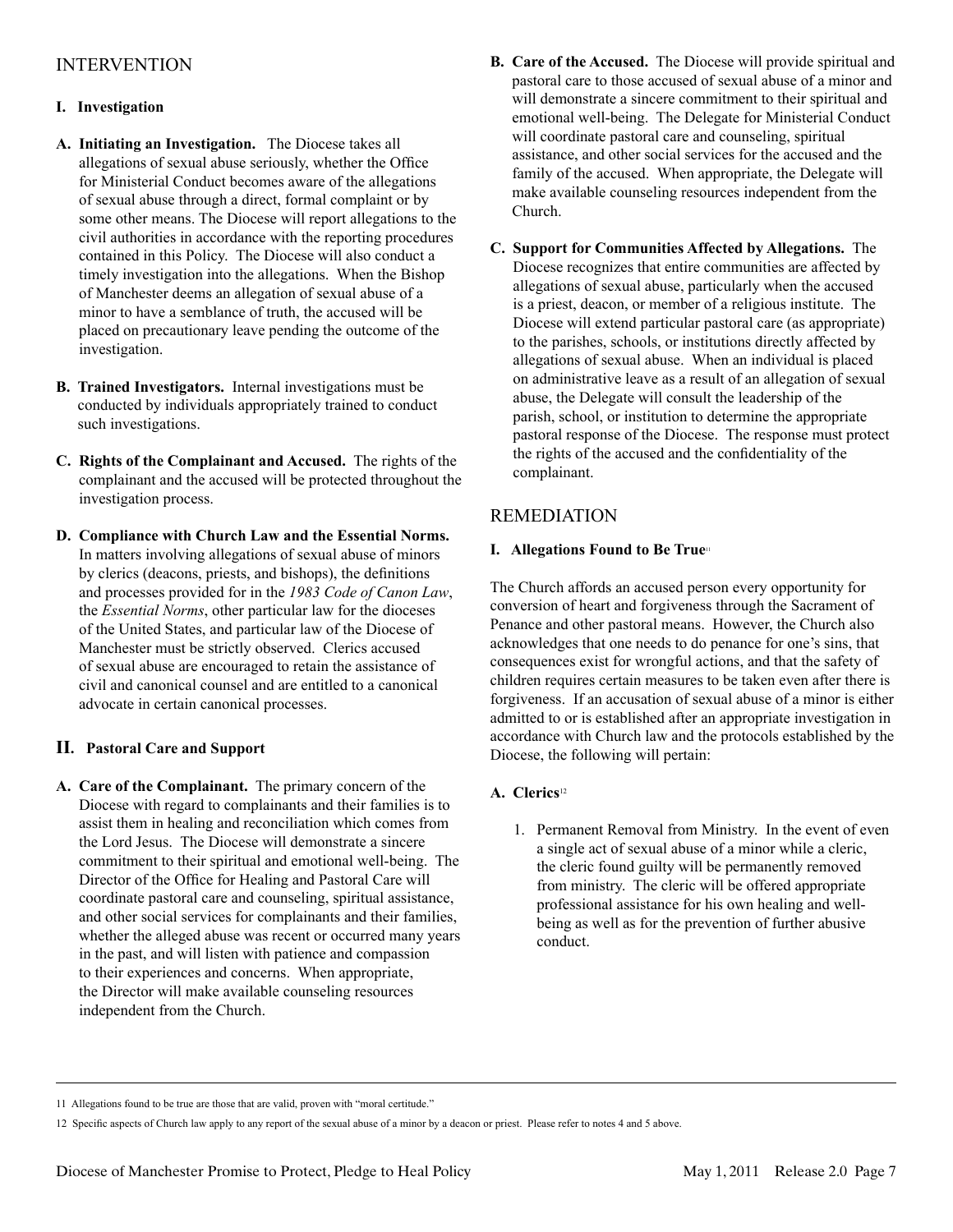- 2.Compliance with Church Law. In every case, the processes provided for in Church law must be observed, and the various provisions of Church law must be considered. These provisions may include a request by the cleric for dispensation from the obligations of holy orders and the loss of the clerical state, or a request by the Bishop for dismissal from the clerical state even without the consent of the cleric. For the sake of due process, the accused shall be encouraged to retain the assistance of civil and canonical counsel.
- 3. Clerics Not Dismissed from the Clerical State. If the penalty of dismissal from the clerical state has not been applied (e.g., for reasons of advanced age or infirmity), the accused shall be required to lead a life of prayer and penance. He will not be permitted to celebrate Mass publicly, to wear clerical garb, or to present himself publicly as a priest or deacon.
- 4.Transfer for Ministerial Assignment to or Residence in Another Diocese. The Diocese will not permit any priest or deacon incardinated in the Diocese known to have committed an act of sexual abuse to be transferred for ministerial assignment to another diocese/eparchy, or to an institute of consecrated life, society of apostolic life, or personal prelature. The Diocese will not permit such a priest or deacon to be transferred for residence without having forwarded in a confidential manner to the local Bishop/eparch and religious ordinary (if applicable) of the proposed place of residence any and all information indicating that he has been or may be a danger to children or youth.13
- 5.Notifications. Notifications about the outcome of the canonical proceedings should be made to the cleric, complainant, and the communities affected by the allegations at an appropriate time and in an appropriate manner with consideration for the privacy of the complainant and the rights of the cleric found to have engaged in sexual abuse of a minor.

#### **B. Members of Religious Institutes and Lay Employees and Volunteers**

1.Permanent Removal from Ministry. In the event of even a single act of sexual abuse of a minor, the member of a religious institute or lay employee or volunteer will be permanently removed from ministry, employment, or service in the Diocese.

2. **Notifications**. Notifications about the outcome of the investigation should be made to the accused, complainant, and the communities affected by the allegations at an appropriate time and in an appropriate manner with consideration for the privacy of the complainant and the rights of the member of a religious institute or lay employee or volunteer found to have engaged in sexual abuse of a minor.

#### **II. Unfounded Allegations**14

Where an accusation of sexual abuse of a minor is determined to be unfounded, the following will apply:

- **A. Restoration of Good Name.** The Diocese will take appropriate steps to restore the good name of the accused as soon as possible.
- **B. Notifications**. Notifications about the outcome of the investigation or canonical proceedings should be made to the accused, complainant, and the communities affected by the allegations at an appropriate time and in an appropriate manner with consideration for the privacy of the complainant and the rights of the accused. The Diocese will also continue to offer the complainant and the accused pastoral care, as appropriate.
- **C. Authority of Heads of Church Institutions.** An allegation determined to be unfounded following the internal investigation by the Diocese does not prevent Heads of Church Institutions from exercising their administrative authority with respect to the accused, so long as the exercise of that authority is consistent with applicable employment and volunteer policies and practices.

#### **III**. **Settlement Agreements with Complainants**

- **A. Confidentiality**. The Diocese will not bind complainants to a condition of confidentiality or nondisclosure or encourage or otherwise attempt to convince a complainant to request confidentiality as part of an agreement to provide services, support, or treatment, or in settlement of financial claims involving allegations of sexual abuse of minors.
- **B. Disclosure of Settlement Amount.** The Diocese will include on financial statements to be made public the total amounts of money expended by the Diocese in connection with financial settlements entered into between the Diocese and all complainants and any amounts contributed by companies that provide insurance coverage to the Diocese. In making such financial disclosures, the Diocese will comply with provisions requested by complainants that their identities and the specific amount of the individual settlements be kept confidential.

13 Essential Norms, Norm 12.

<sup>14</sup> The term "unfounded" for the purposes of this Policy means untrue; that is, either proven to be not true or unable to be proven true.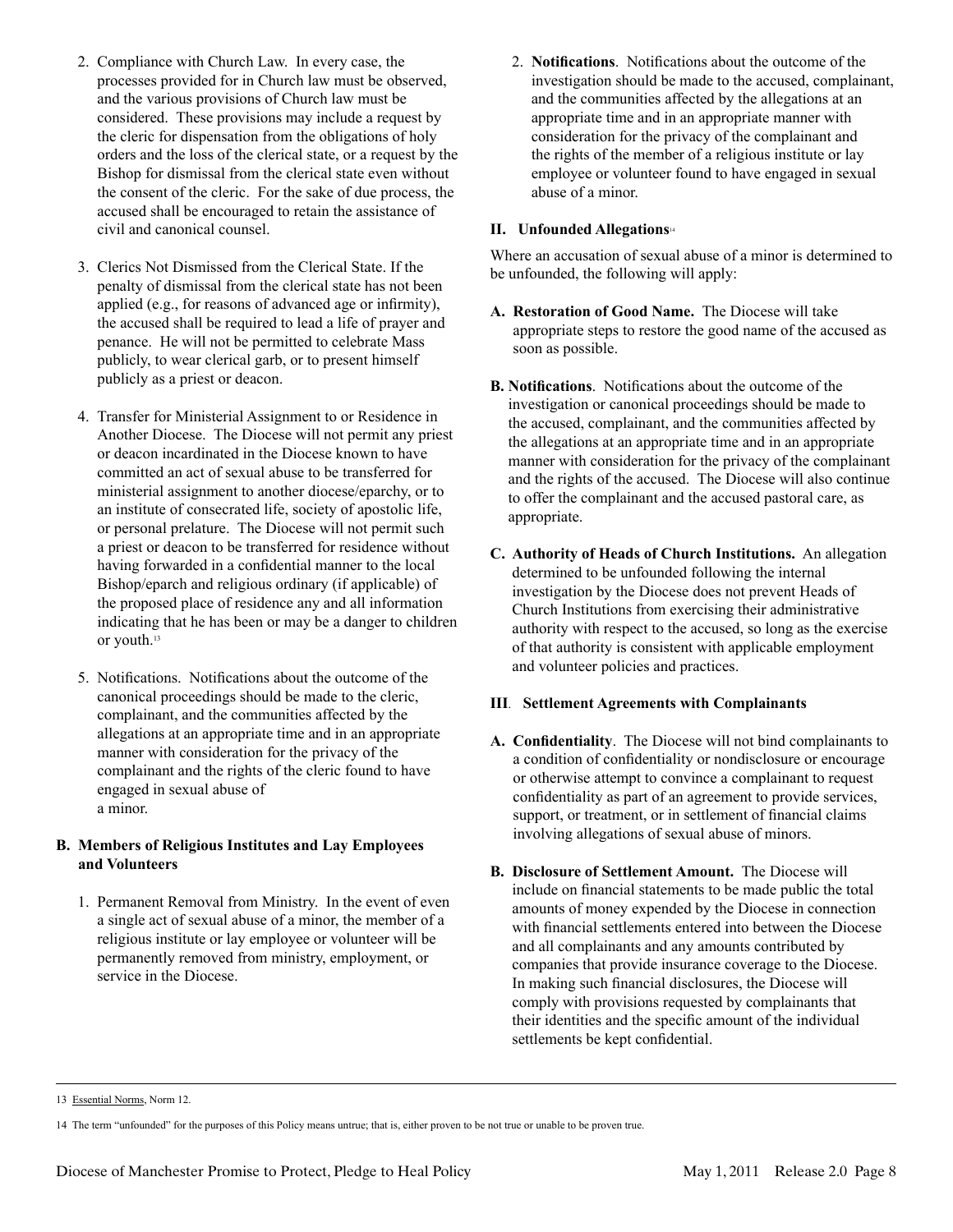## REPORTING OF INCIDENTS, ALLEGATIONS, AND CONCERNS

#### **I. Reporting Abuse and Neglect of Minors**

- **A. Reporting Requirements of Adults under New Hampshire Law.** In accordance with New Hampshire law, any adult who has reason to suspect that a minor has been abused or neglected must personally report the suspicions to the Division for Children, Youth and Families ("DCYF") at (800) 894-5533.
- **B. Reporting Requirements of Church Personnel. <sup>15</sup>** Church personnel who have reason to suspect that a minor has been sexually abused by other Church personnel have additional reporting obligations. When the alleged victim is a minor, in addition to reporting to DCYF, Church personnel must immediately personally report the suspicion to local law enforcement and to the Delegate for Ministerial Conduct at (603) 669-3100. When the alleged victim no longer is a minor, Church personnel must immediately personally report the suspicion to the Delegate for Ministerial Conduct at (603) 669-3100. Church personnel may seek the advice or assistance of their pastor, principal, or supervisor if doing so does not unduly delay the report.
- **C. Reporting Requirements of the Office for Ministerial Conduct.** The Office for Ministerial Conduct will follow the reporting requirements for all Church personnel. In addition, whenever it has reason to suspect that a minor has been sexually abused by Church personnel, the Office for Ministerial Conduct immediately will make a report to the New Hampshire Attorney General's office.
- **D. Notice to Complainants.** The Office for Ministerial Conduct will notify those who make reports of sexual abuse to the Office for Ministerial Conduct that their allegations will be reported to DCYF (if the complainant is under the age of eighteen) and law enforcement (the Attorney General's office).
- **E. Cooperation with Civil Authorities.** Church personnel must cooperate with civil authorities in connection with investigations into allegations of sexual abuse.
- **F. Failure to Comply.** Church personnel who fail to comply with the reporting procedure required by law and/or contained in this Policy will be subject to disciplinary action, up to and including appropriate canonical penalties for priests

 and deacons, and up to and including termination from employment or from volunteer ministry with the Church for other Church personnel.

#### **II. Reporting Noncompliance in Policy Administration**

- **A. Noncompliance by Heads of Church Institutions or the Delegate for Ministerial Conduct.** Whenever Church personnel believe that the Head of a Church Institution or the Delegate for Ministerial Conduct has failed to enforce this Policy, Church personnel should first attempt to resolve the matter with the Head of the Church Institution or the Delegate for Ministerial Conduct. Complaints about the Head of a Church Institution that have not been resolved at the institutional level should be reported to the Delegate for Ministerial Conduct at (603) 669-3100. Complaints about Delegate for Ministerial Conduct should be reported to the Diocesan Bishop at (603) 669-3100.
- **B. Noncompliance by the Diocesan Bishop.** If Church personnel believe that the Diocesan Bishop may have violated or failed to enforce this Policy, Church personnel should first attempt to resolve the matter by notifying the Diocesan Bishop at (603) 669-3100. Individuals with complaints that have not been resolved after addressing the matter with the Diocesan Bishop may report the matter to the metropolitan ArchBishop of Boston or the Apostolic Nuncio of the Holy See.16 This aspect of the Policy conforms to *A Statement of Episcopal Commitment* by the United States Conference of Catholic Bishops.17

#### **III. Prohibiting Retaliation**

- **A. Retaliation Prohibited.** The policy of the Diocese is to encourage individuals to make reports in accordance with this Policy. As a result, individuals who make good faith reports in accordance with this Policy will not be subjected to retaliation for making the reports.
- **B. Reporting Retaliation.** Church personnel who believe that they have been subjected to retaliation for making reports under this Policy should report the matter to the Delegate for Ministerial Conduct by telephone at (603) 669-3100 or should submit a specific letter to the Delegate for Ministerial Conduct or the Bishop at 153 Ash Street, P.O. Box 310, Manchester, NH 03105.

<sup>15</sup> The reporting requirements of Church personnel are greater than those required by New Hampshire law and are consistent with the requirements contained in the December 10, 2002, agreement between the State of New Hampshire and the Diocese of Manchester.

<sup>16</sup> The Apostolic Nuncio to the United States represents the Holy Father both to the hierarchy and the Church of a particular nation and to that nation's civil government. The Apostolic Nuncio can be reached at the Embassy of the Holy See, 3339 Massachusetts Ave., N.W., Washington, D.C., 20008; (202) 333-7121. A metropolitan archbishop is head of an episcopal province, which is a grouping of dioceses. The metropolitan archbishop for the Diocese of Manchester is the Archbishop of Boston, 2101 Commonwealth Ave., Boston, MA, 02135-3192; (617) 782-2544.

<sup>17</sup> *A Statement of Episcopal Commitment*, U.S. Conference of Catholic Bishops, June 3, 2003.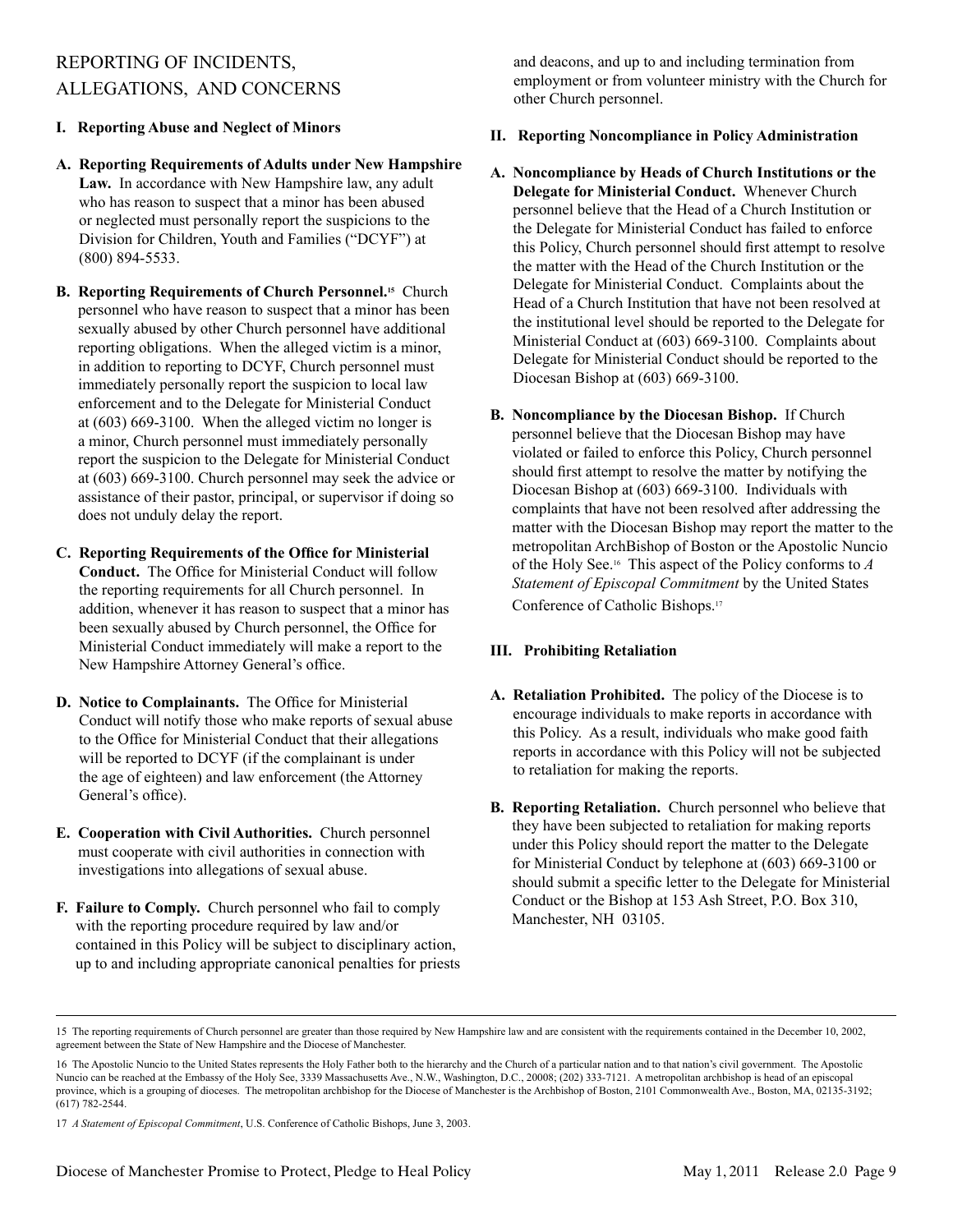## DOCUMENTATION

#### **I. Records Regarding Sexual Abuse**

All records regarding sexual abuse of minors will be maintained for the life of the accused, or the longest period of time permitted by Church and civil law, whichever is longer. Records regarding allegations of sexual abuse must be kept in a format that facilitates their availability to Church personnel with a legitimate need to know about the allegations subject to the discretion of the Bishop of Manchester under appropriate Church and civil law.

#### **II. Unified Personnel Documentation Systems**

- **A. Use of Unified Clergy Personnel Documentation Systems.** The Diocese shall continue to maintain unified clergy personnel documentation systems to enable those responsible for assigning clergy to consider the full record of each cleric in the making of ministerial assignments. The record of each cleric shall commence upon entering seminary or preparation for the diaconate and continue to be maintained for the period of time established by Church law.
- **B. Safe Environment Database.** The Diocese shall establish and maintain a database containing certain information regarding Church personnel to enable the Diocese to audit compliance with the screening and training requirements contained in this Policy and to enable parishes to determine whether applicants previously employed by other parishes were in good standing. Access to this database shall be restricted to those parish, school, and diocesan representatives responsible for screening and only as necessary to fulfill their responsibilities.

#### COMMUNICATIONS

#### **I. General Principles**

- **A. Policies and Procedures.** The Diocese of Manchester shall institute and follow communications procedures that assist the Diocese in fulfilling its mission and that foster mutually beneficial relationships among all those in the Church in New Hampshire, as well as other communities in the state, including the general media. In all communications, the Diocese shall adhere to a standard of openness, honesty, and candidness.
- **B. Sexual Abuse of Minors.** The Diocese will deal as openly as possible with members of the community while respecting the privacy and reputation of the individuals involved. The Diocese will be sensitive in assisting and supporting parish communities directly affected by ministerial misconduct involving minors. The Diocese will follow a program of

regular and ongoing communications to increase awareness and understanding of the problem of child sexual abuse. Communications will include information about the problem of child sexual abuse of minors; the means of reporting actual or suspected abuse and communicating allegations; and the services available to those who have been abused and to their families.

**C. The Diocesan Website.** The Diocesan website will include a section dedicated to child safety that will contain, among other things, the Policy and other information about the problem and prevention of child sexual abuse.

#### **II. Policy Distribution**

- **A. Distribution to Church Personnel.** The Policy shall be distributed to all Church personnel who regularly work with minors and all clerics assigned to ministry by the Diocesan Bishop and all clerics who serve in supply ministry. Those Church personnel shall be required to acknowledge (either in writing or other verifiable web-based program) receipt of the Policy and their obligation to read and abide by the provisions contained in the Policy. Supervisors, managers, personnel managers, and/or directors should periodically review with Church personnel who regularly work with minors the standards, policies, and reporting procedures contained in this Policy.
- **B. Availability of Policy to the Christian Faithful and the Public.** The Policy will be available to the communities of all diocesan parishes, schools, and institutions and to the public in print and on the diocesan website (www.catholicnh.org).

#### **III. Public Announcements**

- **A. Mandatory Reporting Requirements of Church Personnel.** Pastors must periodically remind parishioners about applicable provisions contained in the Policy by including them in Church bulletins or other means deemed to be pastorally appropriate for the dissemination of such important pastoral announcements. Of particular note is the need for the regular publication of the mandatory reporting requirements under state law and this Policy. The Diocese will use a wide variety of means as part of an ongoing effort to inform clergy and laity how to report either abuse or allegations against Church personnel.
- **B. Informing of the Process of Making a Complaint of Sexual Abuse.** The Diocese shall develop a communications plan to remind the public about the procedures for making complaints of sexual abuse and other violations of the Policy. Means of communication may include, but are not limited to, the following: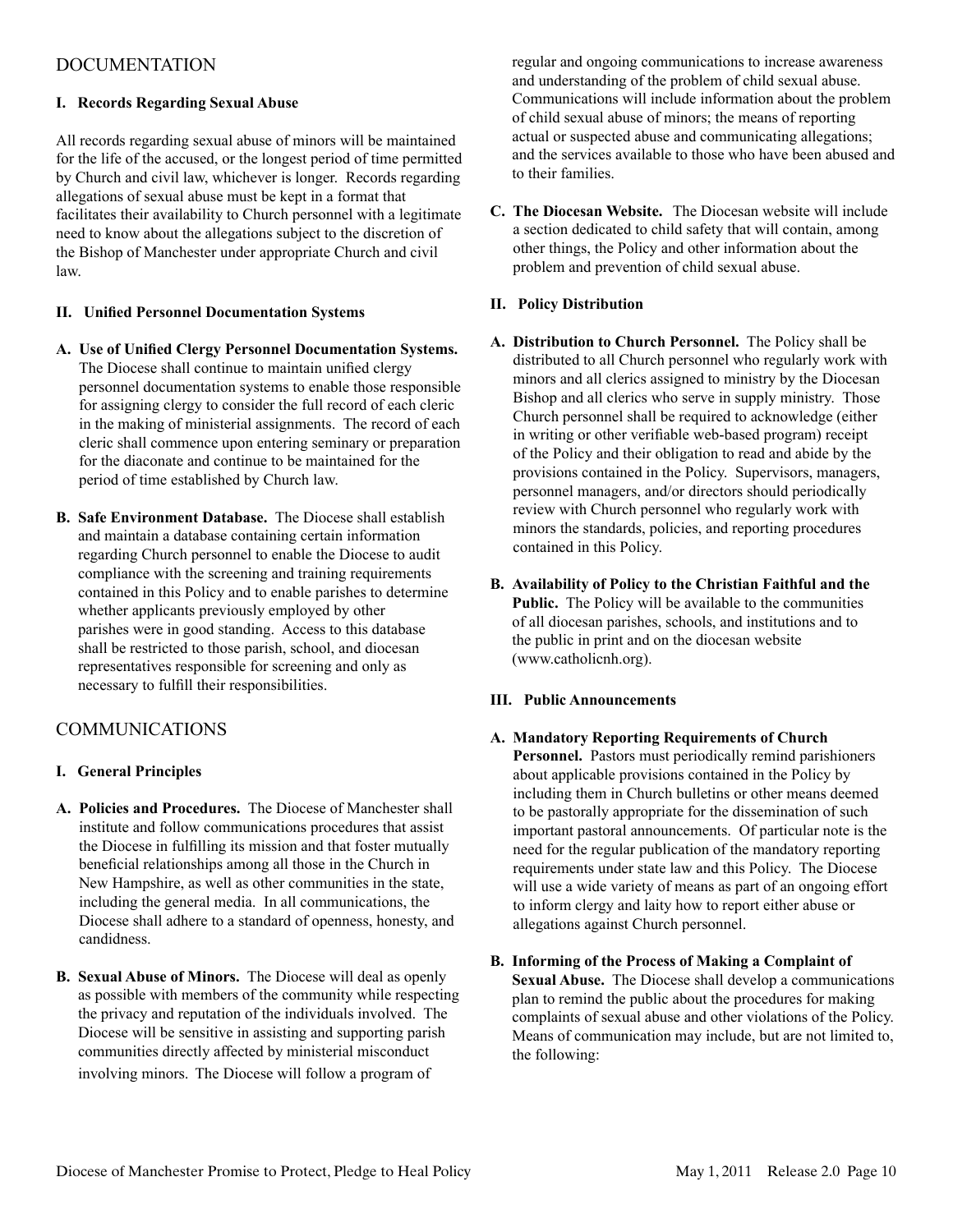- 1. distributing printed materials with reporting and contact information to parishes, schools, and other institutions of the Diocese;
- 2. requesting that pastors publish information in weekly Church bulletins;
- 3. including reporting and contact information in relevant news releases;
- 4. posting regularly on the diocesan website reporting and contact information; and
- 5. distributing reporting and contact information at appropriate diocesan and parish functions.
- **C. Services Available to Those Who Have Been Abused and to Their Families.** Through the Director, Office for Healing and Pastoral Care, the Diocese offers advocacy, access to counseling, support, and assistance to victims, survivors, and families of child sexual abuse. The means of communicating this information include, but are not limited to, the following:
	- 1. displaying contact information prominently on the Diocesan website;
	- 2. requesting that pastors publish information in weekly Church bulletins;
	- 3. distributing reporting and contact information at appropriate Diocesan and parish functions;
	- 4. distributing information through members of the civil and legal communities; and
	- 5. distributing news releases with reporting and contact information.

#### **D. Allegations of Sexual Abuse by Church Personnel.**

- 1. Precautionary Leave. If a priest or other person in the employment of the diocese is placed on precautionary leave during an investigation, the Diocese may report that the person is on administrative leave to the parish, ministry, or place of employment of the individual. The Diocese will respond to media inquiries by stating that the individual is on administrative or precautionary leave pending the conclusion of the investigation and the canonical process. The Diocese may also disclose the general nature of the investigation process and the particular restrictions that pertain to a person on precautionary leave.
- 2. The Conclusion of the Investigation. At the conclusion of an investigation, canonical trial, or administrative process, the Diocese will notify the complainant of the results of

the investigative and canonical process, including any restrictions on ministry. Notifications to the complainant and to communities affected by the allegations will be made at an appropriate time and in an appropriate manner with consideration for the privacy of the complainant and the rights of the cleric accused of engaging in sexual abuse of a minor. When an individual is acquitted following an investigation and the allegation was made public, the Diocese will consult with the accused cleric before determining what announcements that it will make and what steps it will take to restore the individual to ministry, work, or service. The Diocese will assist in restoring the good reputation to the individual at an appropriate time and as soon as possible.

## MEASURING PROGRESS AND ACCOUNTABILITY

#### **I. General Principles**

In order to restore the trust and confidence of victims, parishioners, Catholics, and the public at large in the Church's ability to prevent child abuse and identify and heal those who have been abused, the Diocese of Manchester will be accountable for its efforts and performance in these matters. The Diocese shall evaluate the effectiveness of its child protection efforts at regular intervals to determine whether it is meeting the needs of the Church, the faith community, and the victims and their families in the most effective and responsive ways possible.

#### **II. Compliance Audit**

The Diocesan Review Board will conduct a regular compliance audit of the Office for Ministerial Conduct regarding compliance with this Policy and will subsequently make a public report to the Christian faithful regarding the compliance audit and the work of the Office for Ministerial Conduct.

In conducting the audit, the Diocesan Review Board may consult with, among others, the members of the Diocesan Safe Environment Council. The Diocesan Review Board has the authority to use consultants in reviewing and monitoring the operation and effectiveness of the policy and in conducting the compliance audit.

#### **III. Policy Review**

At least once every four years, the Diocesan Review Board will review the *Promise to Protect, Pledge to Heal* Policy and recommend to the Bishop any changes to the policies. In conducting the review, the Diocesan Review Board may consult with, among others, the members of the Diocesan Safe Environment Council.